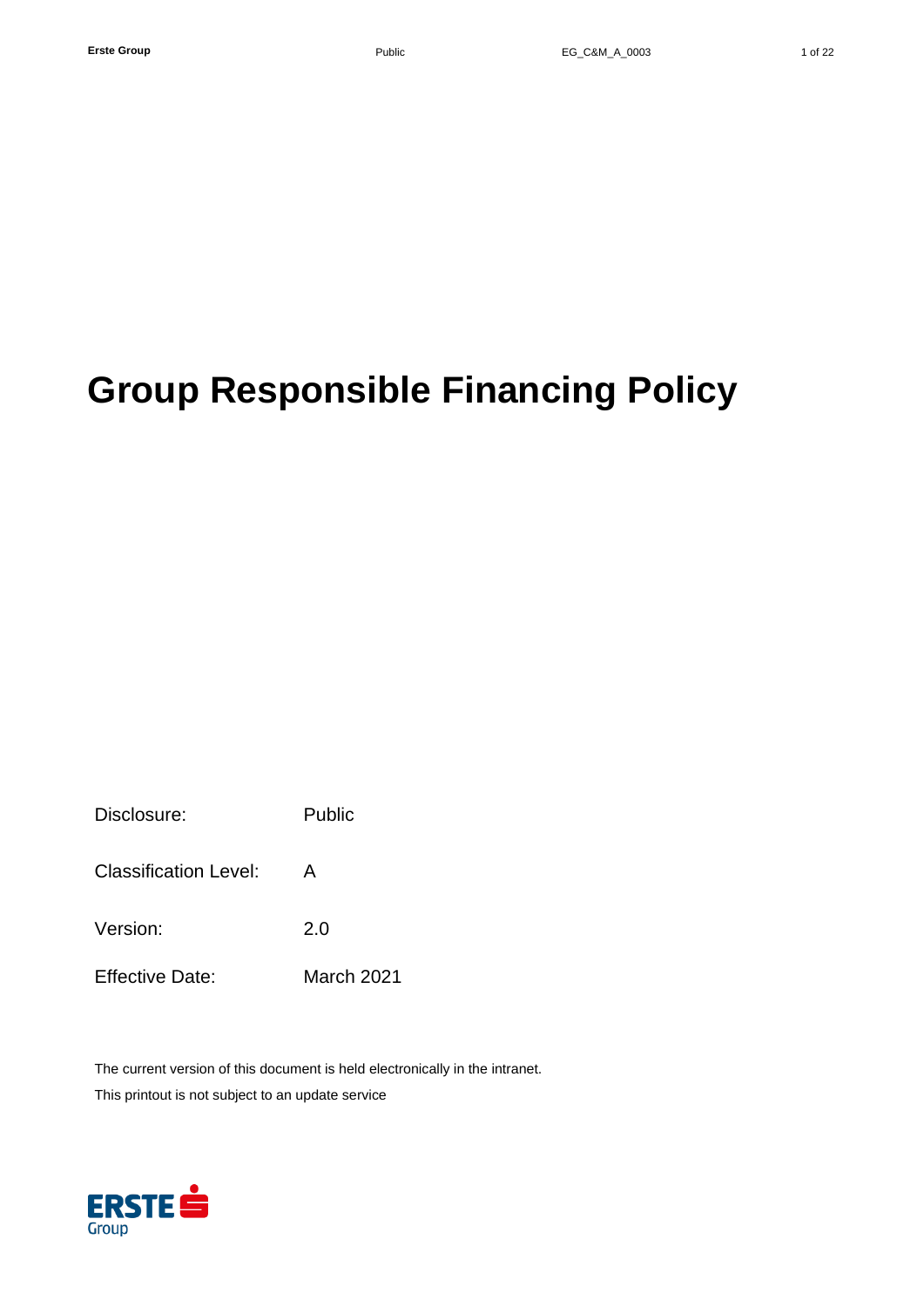# **Table of Contents**

Group Responsible Financing Policy

| 1 <sub>1</sub> |     |         |                                                                                       |  |  |
|----------------|-----|---------|---------------------------------------------------------------------------------------|--|--|
|                | 1.1 |         |                                                                                       |  |  |
|                | 1.2 | Scope 4 |                                                                                       |  |  |
| 2.             |     |         |                                                                                       |  |  |
|                | 2.1 |         |                                                                                       |  |  |
|                | 2.2 |         |                                                                                       |  |  |
|                | 2.3 |         |                                                                                       |  |  |
|                |     | 2.3.1   |                                                                                       |  |  |
|                |     | 2.3.2   |                                                                                       |  |  |
|                |     | 2.3.3   |                                                                                       |  |  |
|                |     | 2.3.4   |                                                                                       |  |  |
|                | 2.4 |         | Cooperation model (Non-financial risk management function - Group Assignment Office)7 |  |  |
| 3.             |     |         |                                                                                       |  |  |
|                | 3.1 |         |                                                                                       |  |  |
|                | 3.2 |         |                                                                                       |  |  |
| $\mathbf{4}$ . |     |         |                                                                                       |  |  |
|                | 4.1 |         |                                                                                       |  |  |
|                | 4.2 |         |                                                                                       |  |  |
|                | 4.3 |         |                                                                                       |  |  |
|                |     | 4.3.1   |                                                                                       |  |  |
|                |     | 4.3.2   |                                                                                       |  |  |
| 5.             |     |         |                                                                                       |  |  |
|                | 5.1 |         |                                                                                       |  |  |
|                | 5.2 |         |                                                                                       |  |  |
|                | 5.3 |         |                                                                                       |  |  |
|                |     | 5.3.1   |                                                                                       |  |  |
|                |     | 5.3.1.1 |                                                                                       |  |  |
|                |     | 5.3.1.2 |                                                                                       |  |  |
|                |     | 5.3.1.3 |                                                                                       |  |  |
|                |     | 5.3.1.4 |                                                                                       |  |  |
|                |     | 5.3.2   |                                                                                       |  |  |
|                |     | 5.3.3   |                                                                                       |  |  |
|                |     | 5.3.3.1 |                                                                                       |  |  |
|                |     | 5.3.3.2 |                                                                                       |  |  |
|                | 5.4 |         |                                                                                       |  |  |
| 6.             |     |         |                                                                                       |  |  |
| 7.             |     |         |                                                                                       |  |  |

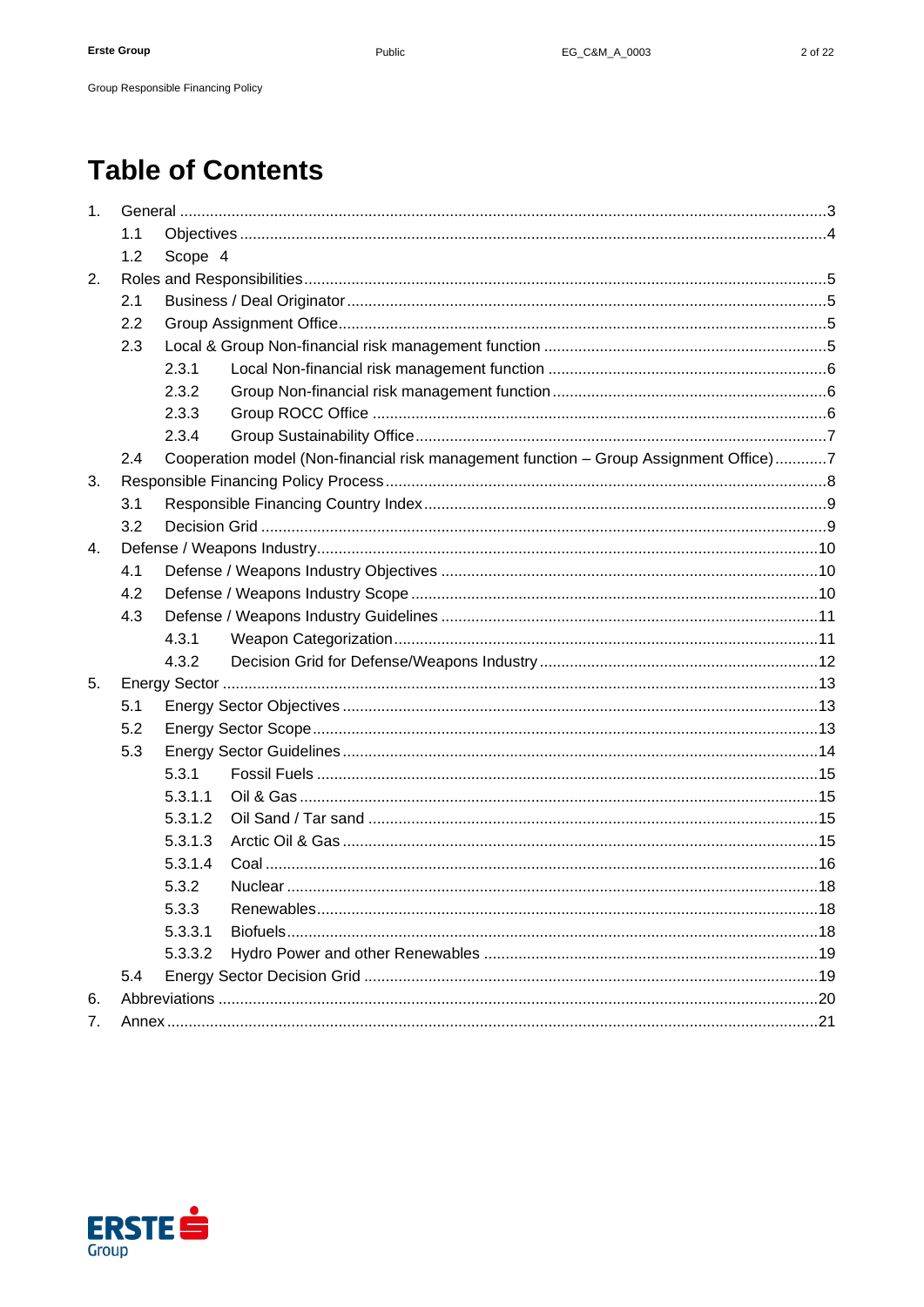# <span id="page-2-0"></span>**1. General**

Erste Group (EG) is one of the largest financial services providers in Central and Eastern Europe (CEE), with a strong focus on the Retail, SME, Corporate, and Debt Capital Markets business.

EG recognizes that, due to its strong presence in CEE, its future is tied to the successful social, environmental and economic development (SE&E) of this region over the long term. EG´s aspiration is to become an active promoter to initiate and support real changes in CEE through the commitment to sustainable development. "Sustainability" – as used within this policy – for EG means embracing opportunities and managing risks deriving from economic, social and environmental developments and engaging with all relevant stakeholders such as clients, investors, civil society, public sector, governmental institutions, employees and suppliers.

EG is aware that as a financial institution, the biggest impact it has on society and the natural environment is through the business activities of the own clients. EG´s objective is to make balanced, informed and transparent decisions and to serve its clients commercially, while actively engaging with them and other stakeholders to work towards the implementation of sustainable business practices over a reasonable period of time. Beside complying with legal and commercial requirements of the Banking Business the third question of EG's "Statement of Purpose" (see [Annex 2 Ref 12\)](#page-21-0) has a distinguished position in the decision of deal pursuit i.e. "Is this the right thing to do?" Based on this "Statement of Purpose" it issued also a "Code of Conduct" (se[e Annex 2 Ref 11\)](#page-21-1) for the general and specific behavior of all its employees when doing business.

EG, as a result of being a publicly listed company, strives to act in the best long-term sustainable interest of its shareholders and other stakeholders. With this in mind, EG recognizes that SE&E governance issues might affect its performance across different dimensions (sectors, regions …) to varying degrees through time. Mitigating risk is therefore the key motivator for incorporating these Principles. Other drivers like reputation, competitive advantage and others are of equal importance.

Hence the following overarching general principles of responsible financing are firmly imbedded in EG governance culture:

- (1) EG incorporates SE&E governance issues into policies and practices
- (2) EG incorporates SE&E governance issues in the analysis and decision-making process
- (3) EG seeks appropriate disclosure on SE&E governance issues by the clients it lends to/invests in, advises to or provides any other form of financial or banking assistance
- (4) EG measures, monitors and reports on activities and progress of implementing these Principles
- (5) EG contributes to the acceptance and implementation of such Principles within the financial industry

These Principles aim to be in accordance with EG´s commitments regarding corporate social responsibility (sustainability) such as the signed United Nations (UN) Global Compact constantly seeking to ensure that the respect of human rights and the environment are an integral part of all EG financing activities. The principles described in this policy shall be reviewed on a regular basis whereas EG reserves the right to adapt them if necessary and include external stakeholders as deemed appropriate.

EG´s goal is to create principles for responsible financing with regard to socially, environmentally and ethically sensitive sectors. With this goal in view EG has principles concerning the Energy and the Defence/Weapons Industry Sector.

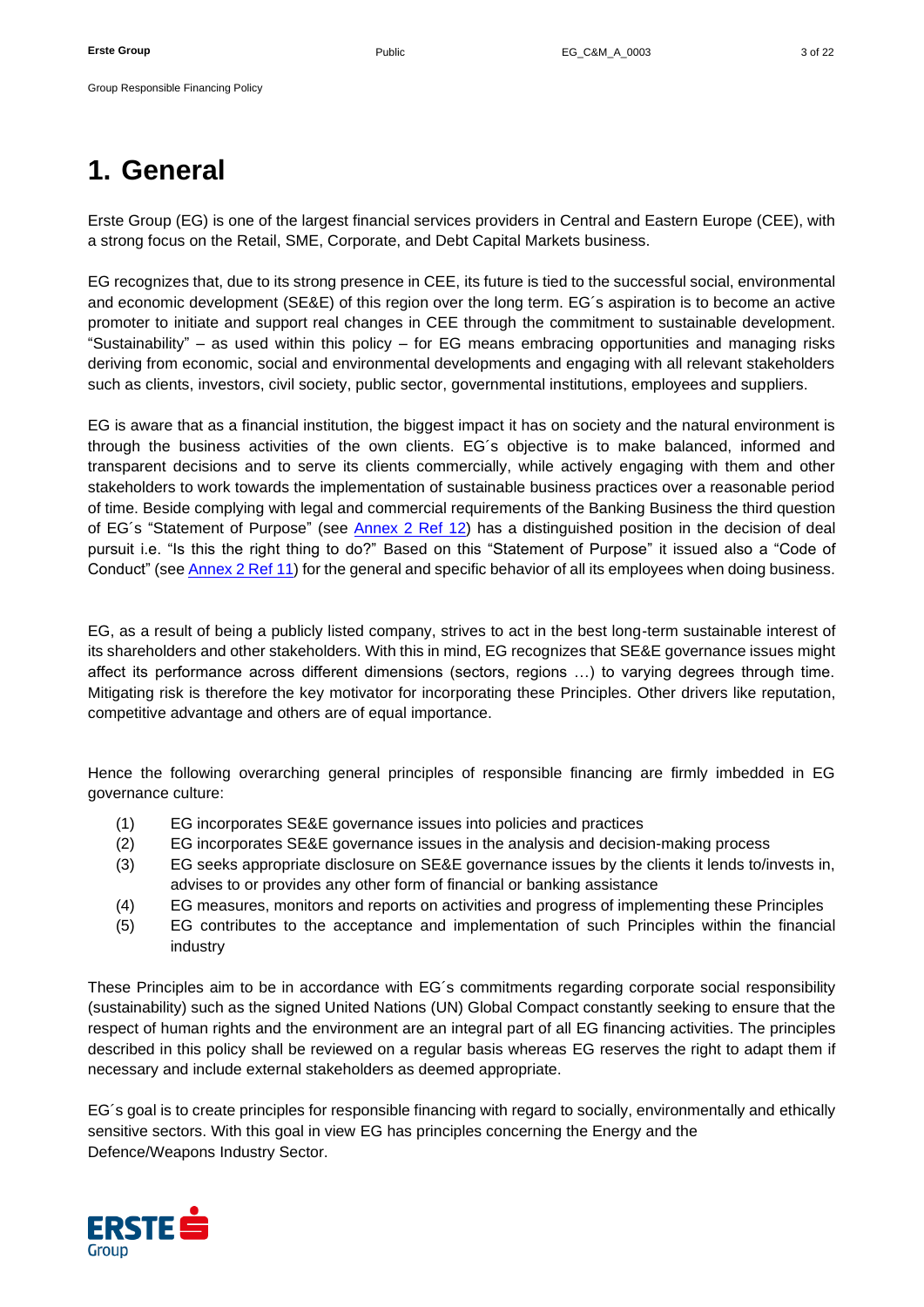# <span id="page-3-0"></span>**1.1 Objectives**

The overall objective of the Group Responsible Financing Policy is to provide main principles and rules for assessing and mitigating various reputational risks in regard to financing the Energy sector and the Defense / Weapons industry. These principles are inherent to the collaboration with business clients who are directly or indirectly involved in socially, environmentally and ethically sensitive sectors.

For the Energy sector, in addition to the above mentioned risks, the Responsible Financing Policy shall mitigate the risk of indirectly contributing to Climate Change, which is in line with Erste Group's position to support the Paris Agreement of the COP21 (UN-Climate Change Conference in Paris).

Therefore, this document outlines the limits which business is not allowed to surpass. Moreover, it sets the rules of conduct in those cases when the policy allows the pursuing of a deal, as well as defining the risk profiles which trigger the involvement of a specific level of risk management assistance.

Furthermore, the policy describes the escalation process in order to ensure an efficient and competent decision making in all cases.

The specific objectives of the policy regarding the Defense / Weapons Industry are under Chapter [4.1](#page-9-1) and for the Energy Sector under Chapter [5.1.](#page-12-1)

# <span id="page-3-1"></span>**1.2 Scope**

All products in the Corporates and Markets product catalogue of all EG entities in scope of this policy (see application box page 2) are in scope no matter whether they are direct or indirect; on - or off-balance-sheet financing, and whether financial risks are linked to it or not.

Responsible Investments (including Erste Asset Management) concerning all topics listed in the content of this policy and all retail business line products are out of scope.

The specific scopes of the policy regarding the Defense / Weapons Industry are under Chapter [4.2](#page-9-2) and for the Energy Sector under Chapter [5.2.](#page-12-2)

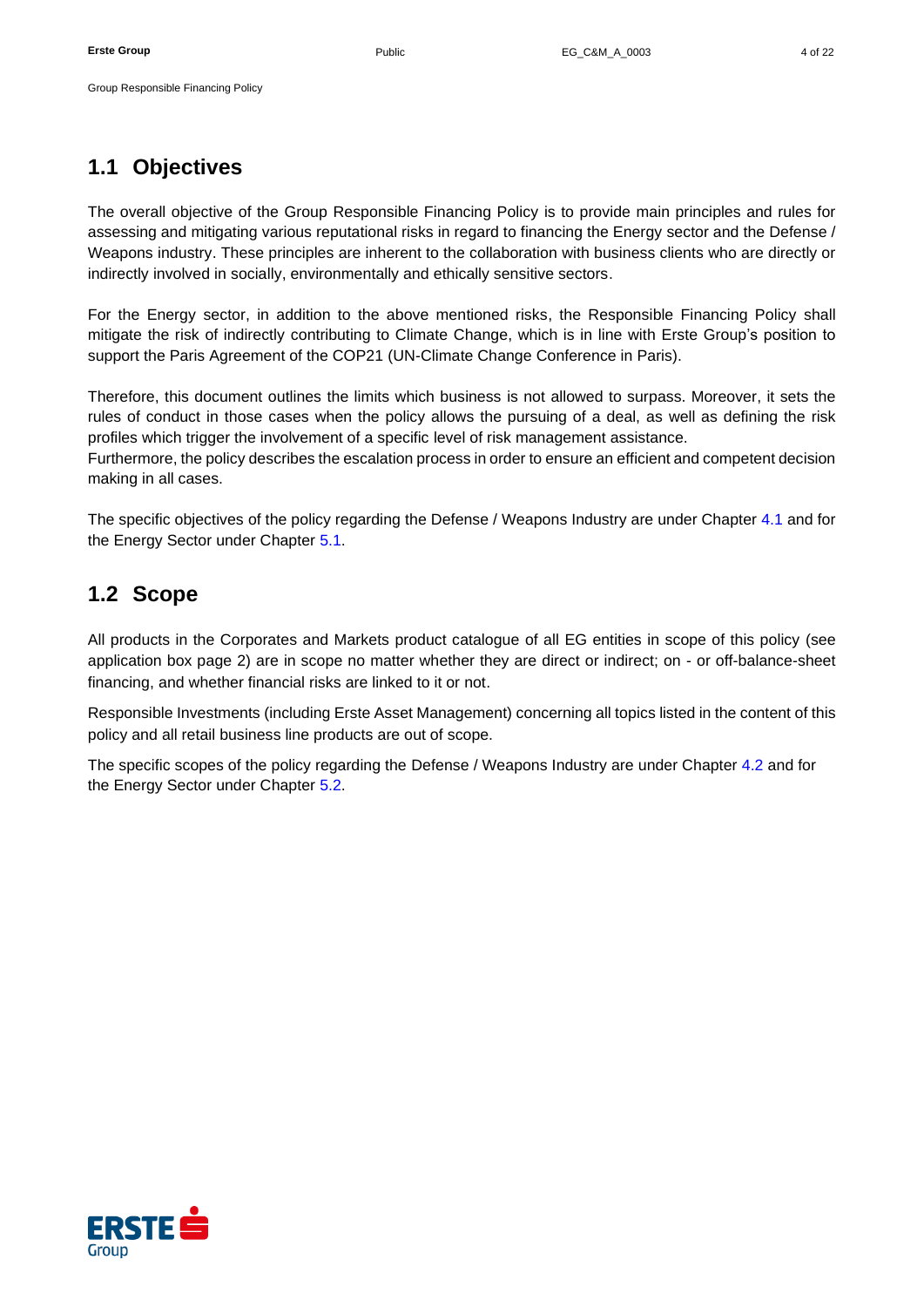# <span id="page-4-0"></span>**2. Roles and Responsibilities**

# <span id="page-4-1"></span>**2.1 Business / Deal Originator**

Business is considered local and is defined by the i) Corporate segments LC, SME, PS, CRE and ii) Markets' segment FI together with all corresponding product units (e.g. 0196 1606 Group Transaction Banking, 0196 0369 Group Markets Origination & Funding, etc.). It represents the first line of defense in the role of deal originators and their assisting staff, who are directly or indirectly linked to the projects in question. The functioning of the first line of defense setup in terms of Responsible Financing needs to be supervised and guided in each entity by the related Local Corporate Support Head (B-1). They assume responsibility for any deficiency in the implementation of the local Responsible Financing Policy in their jurisdiction.

The deal originator in Business complies with the requirements of the aforementioned policy only if they:

- Provide all information and documents related to the sensitive deal in a timely manner to the Local & Group Non-financial risk management function and / or Group assignment office
- Assess the non-financial risks in line with the Responsible Financing policy and propose follow up action accordingly (reject the deal, pursue with conditions/ risk mitigates, pursue the deal)

# <span id="page-4-2"></span>**2.2 Group Assignment Office**

**The Group Assignment Office (Group AO),** a role within OU 0196 0355 Group Corporates, is responsible for the methodology (i.e. policy content) regarding the Group Responsible Financing Policy. As such it acts as intermediary between Business and Non-Financial Risk Management (NFR – Mgmt). In general, the Group AO is involved in the deal, when the assessment of the Business would require an additional expert opinion.

The Group Corporates Assignment Office is the originator and owner of the Group Responsible Financing Policy. The email address for the Group Assignment Office is: [GCAssignmentOffice0760@erstegroup.com](mailto:GCAssignmentOffice0760@erstegroup.com)

The Group AO holds ultimate ownership of the policy content. Therefore, its main duties are to:

- ensure that the policy is diligently elaborated, updated if necessary and implemented content-wise in the local entities in the Corporates and Markets business lines
- give an expert opinion, as policy owner, for deals where the deal's level of compliance with the policy cannot be straightforwardly assessed
- overview, collect and file the documents about the deal decision of transactions due to their relevance to responsible financing.
- keep a log of all deals assessed as in scope of the group policy, including all deals requiring expert opinion exchange all received information with all involved stakeholders, if they were not notified in the specific transaction

# <span id="page-4-3"></span>**2.3 Local & Group Non-financial risk management function**

The second line of defense is fulfilled by the Local and Group Non-financial risk management function (Local and Group NFR). They staff the assisting and supervising role regarding the local/Group Responsible Financing Policy. Besides ensuring that national and international treaties and sanctions are met within Erste

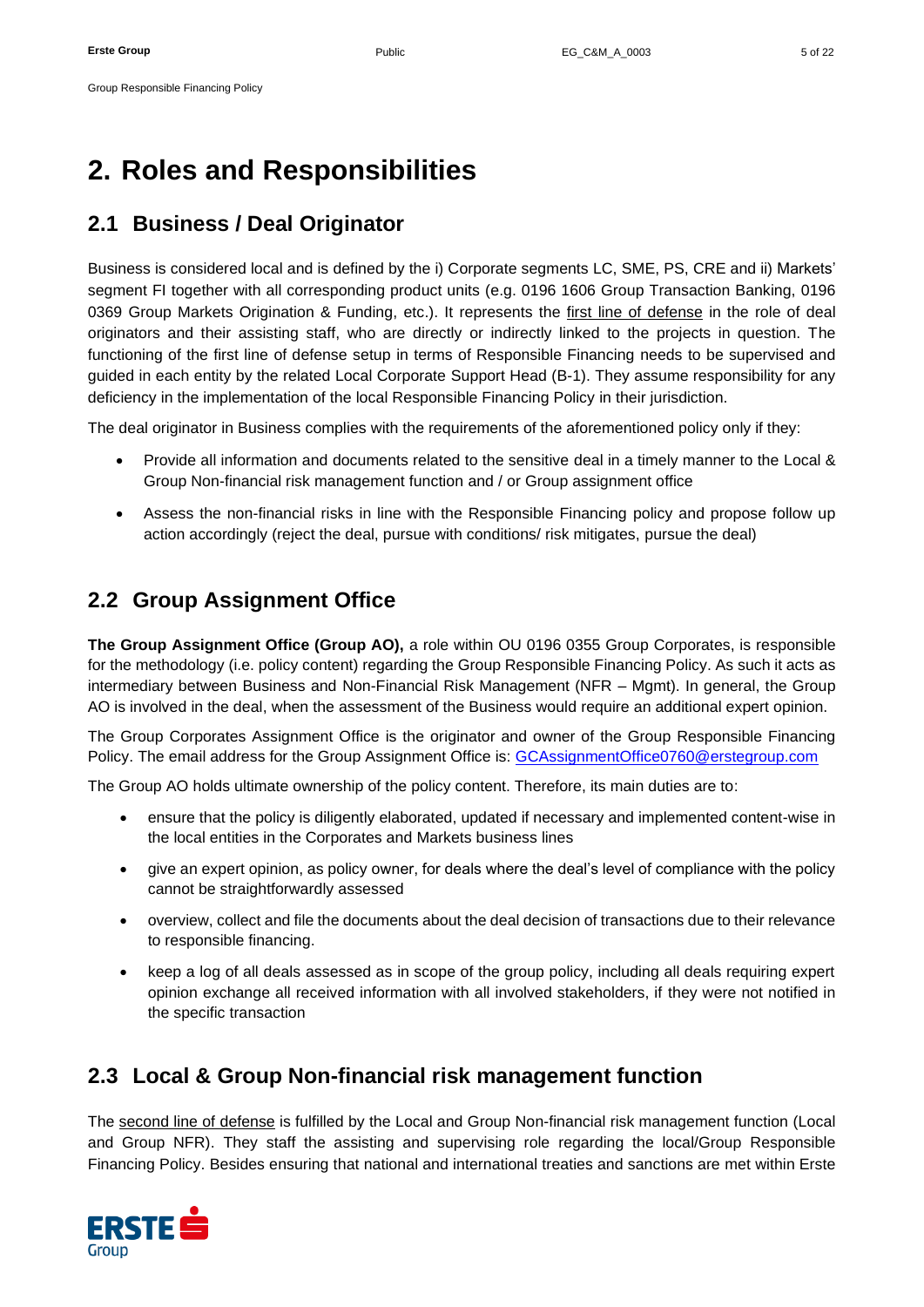Group, they deliver additional information if necessary, so that Business can assess whether the deal breaches the self-imposed policy. Furthermore, they guide the deal originator and connected staff through the specific process which the certain deal requires.

### <span id="page-5-0"></span>**2.3.1 Local Non-financial risk management function**

<span id="page-5-3"></span>in each entity needs to:

- a) set up a list of documentation requirements to ensure a fast decision process and compliance of the planned activity/deal transaction with national, European and international laws and regulations (e.g. War Material Act, Foreign Trade Act, Banking Act, international and European treaties, conventions and embargoes, etc.) and internal policies at any time.
- b) check whether all legally required documents were provided (e.g. export license, environmental impact assessment, KYC Check, etc.). These need to be filed locally. A confirmation of completeness of the documentation originating from Business needs to be sent to Group Non-financial risk management function.
- c) supervise whether Business complies with the Responsible Financing Policy Process (see Chapter [3\)](#page-7-0) and escalates to higher operational decision levels, if the Non-financial risk assessment demands it. Furthermore, it informs Group Non-financial risk management function about any outcome of the NFR Decision assessment done by Business and validates the Reputational Risk scaling estimated by Business

## <span id="page-5-1"></span>**2.3.2 Group Non-financial risk management function**

- 1. holds the ownership of the Risk assessment in the Group Operational & Non-Financial Risk Management Procedure (see [Annex 2 Ref 1\)](#page-20-1) i.e. they have the right to question and challenge the risk assessment of Business and local Non-financial risk management function
- 2. holds the ownership of the Group Policy for Managing Reputational Risk (see [Annex 2 Ref 2\)](#page-20-2)
- 3. holds the ownership of the Responsible Financing Country Index (RFCI) (see Chapter [3.1\)](#page-8-0) and needs to update it on regular basis
- 4. needs to inform the Group AO about potential deals which might breach the policy and make all documents (e.g. transaction description, local confirmation of documentation, further email exchanges etc.) available
- 5. has to be informed in case of Group relevance (i.e. the inherent non-financial risk could potentially affect the entire EG) or Holding involvement in the transaction

## <span id="page-5-2"></span>**2.3.3 Group ROCC Office**

The Group Regional Operational Conduct Committee (ROCC) Office is a function within the Group NFR function. Group ROCC Office acts as the main risk counterpart with regards to the Group Responsible Financing Policy. It is staffed by OU 0196 0985 Non-Financial Risk Management.

The email address is: [ROCCOffice0985@erstegroup.com](mailto:ROCCOffice0985@erstegroup.com)

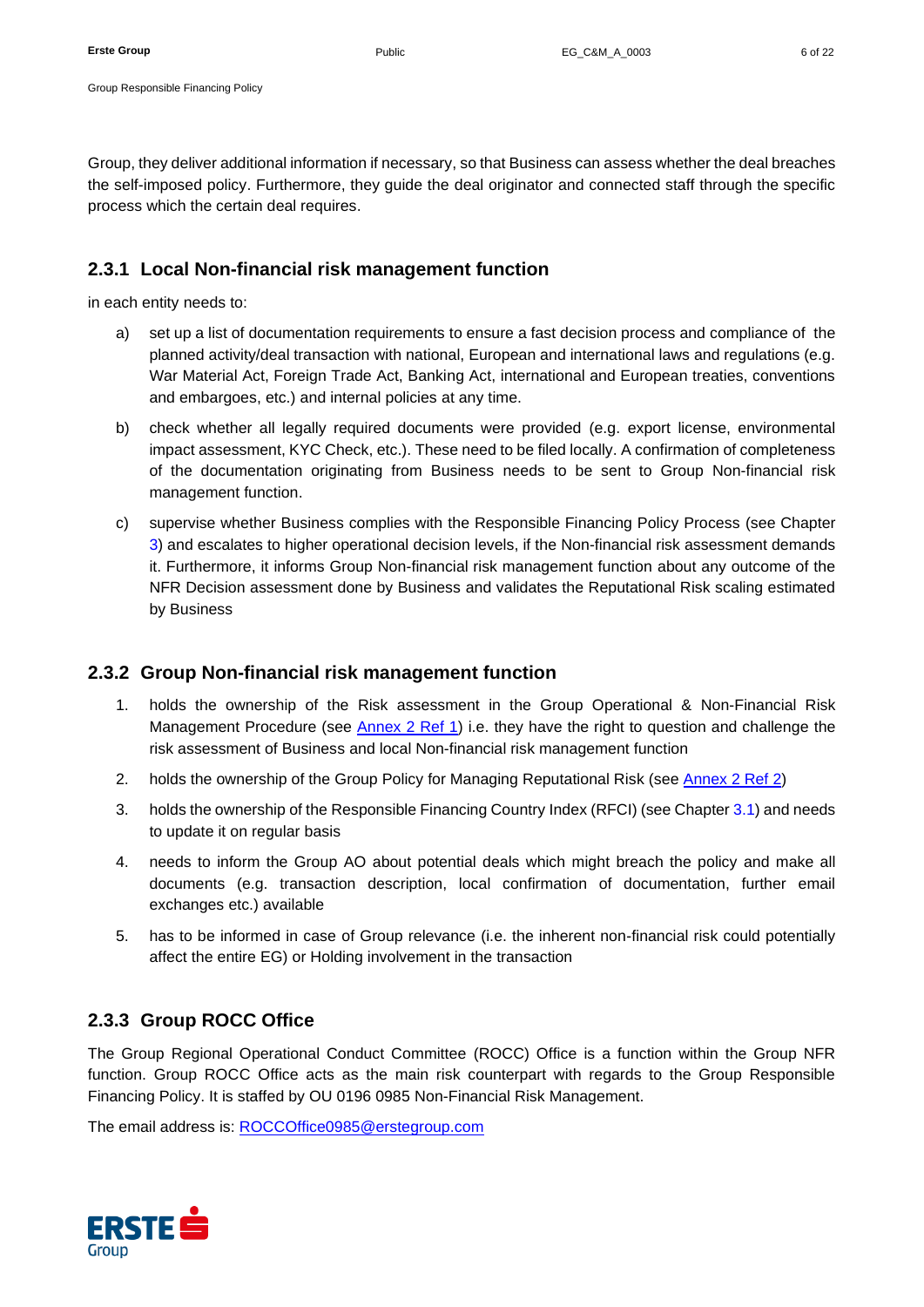### <span id="page-6-0"></span>**2.3.4 Group Sustainability Office**

The Group Sustainability Office, a role within OU 0196 0337 Group Sustainability Office, provides a content oversight over the Group Responsible Financing Policy, ensuring directional alignment of the financing principles with the overall group sustainability objectives, and similarly will participate on the decision making of large cases reinforcing the group sustainability principles.

# <span id="page-6-1"></span>**2.4 Cooperation model (Non-financial risk management function – Group Assignment Office)**

In order to avoid parallel activities between all involved parties, such as Group ROCC Office, Local/Group Nonfinancial risk management function and the Group AO, both the Group AO and Group ROCC Office are assigned together to be first contact for Business in all deal stages. The underlying rational is that in any case Group Non-financial risk management function needs to supervise each deal, while the principles of responsible financing are extensively described within the policy to which Business commits itself. Therefore, diligent reading and understanding of the policy should suffice on business side to be able to act accordingly.

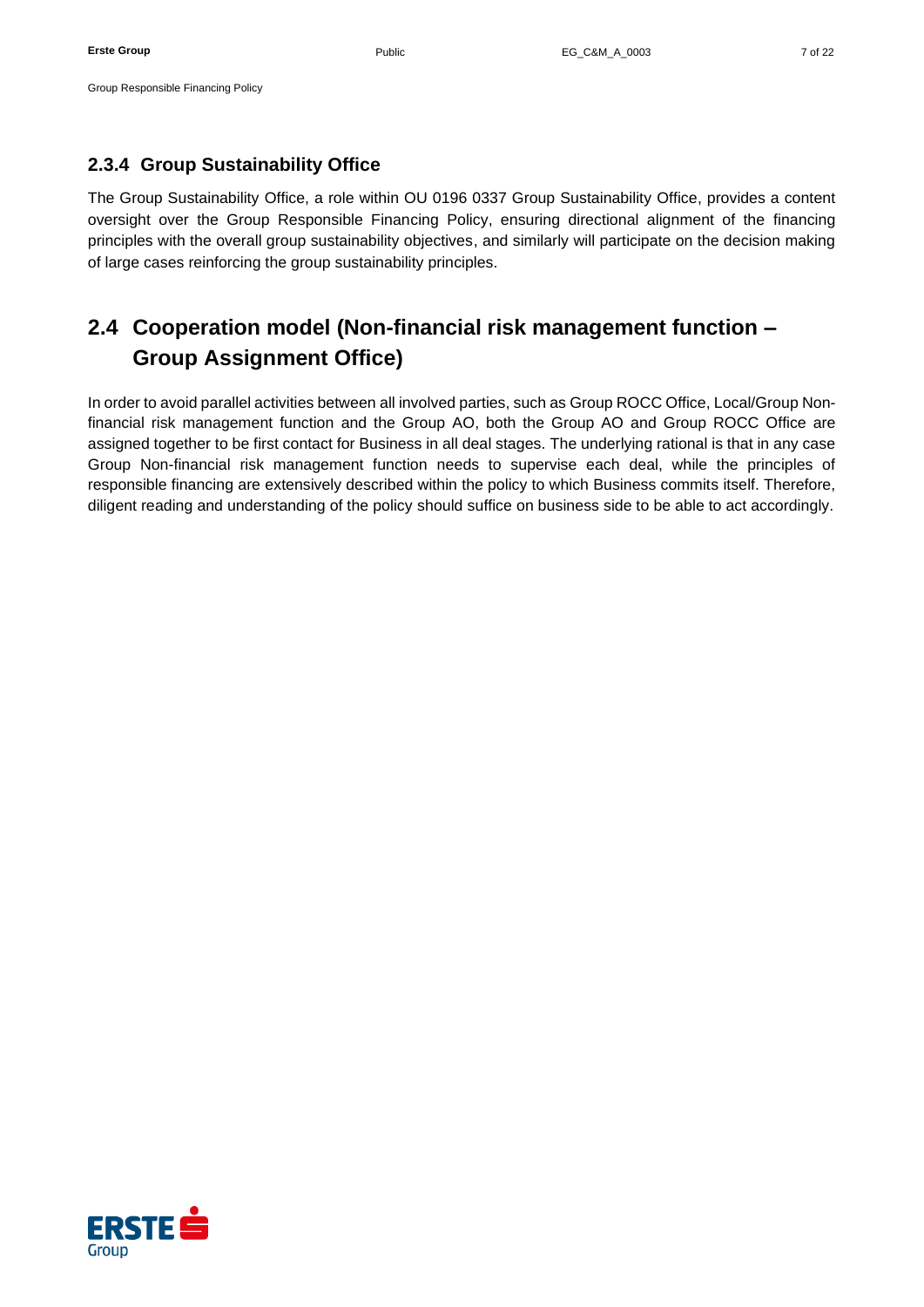# <span id="page-7-0"></span>**3. Responsible Financing Policy Process**

*Figure 1: Responsible Financing Policy Process Overview*



The deal originator has to perform and is responsible for compliance with the Responsible Financing Policy process.

If, at any stage of the process, **expert opinion** is required, the deal originators shall request Group AO for consultation. Once Group AO is approached, Group ROCC Office has to be involved as well, according to the cooperation model. The deal originator has to state the specific reason for the request. If requested by Group AO, the deal originator has to provide additional data (i.e. beneficiary, originator, underlying goods or project, destination country, etc.) necessary to assess the deal. Based on the provided data Group AO shall provide their decision within max 1 working day.

The Responsible Financing Policy Process starts immediately after deal origination and comprises the following steps:

- 1. Verify whether the deal is within the scope of the Responsible Financing policy outlined in chapter 1.2 of this policy. In case the deal is:
	- not in scope, no further activities related to the Group Responsible Financing Policy are required
	- in scope, then the deal needs to be assessed
- 2. **Assess** whether the deal is eligible to the policy according to the principles outlined in chapter 4 and 5 of this policy. Any assessment done solely by the deal originator (i.e. without Group AO involvement) needs to be communicated with Group AO and Group ROCC Office (i.e. notification via Email).

In case the planned deal is:

eligible with the Group Responsible Financing Policy no further activities are required.

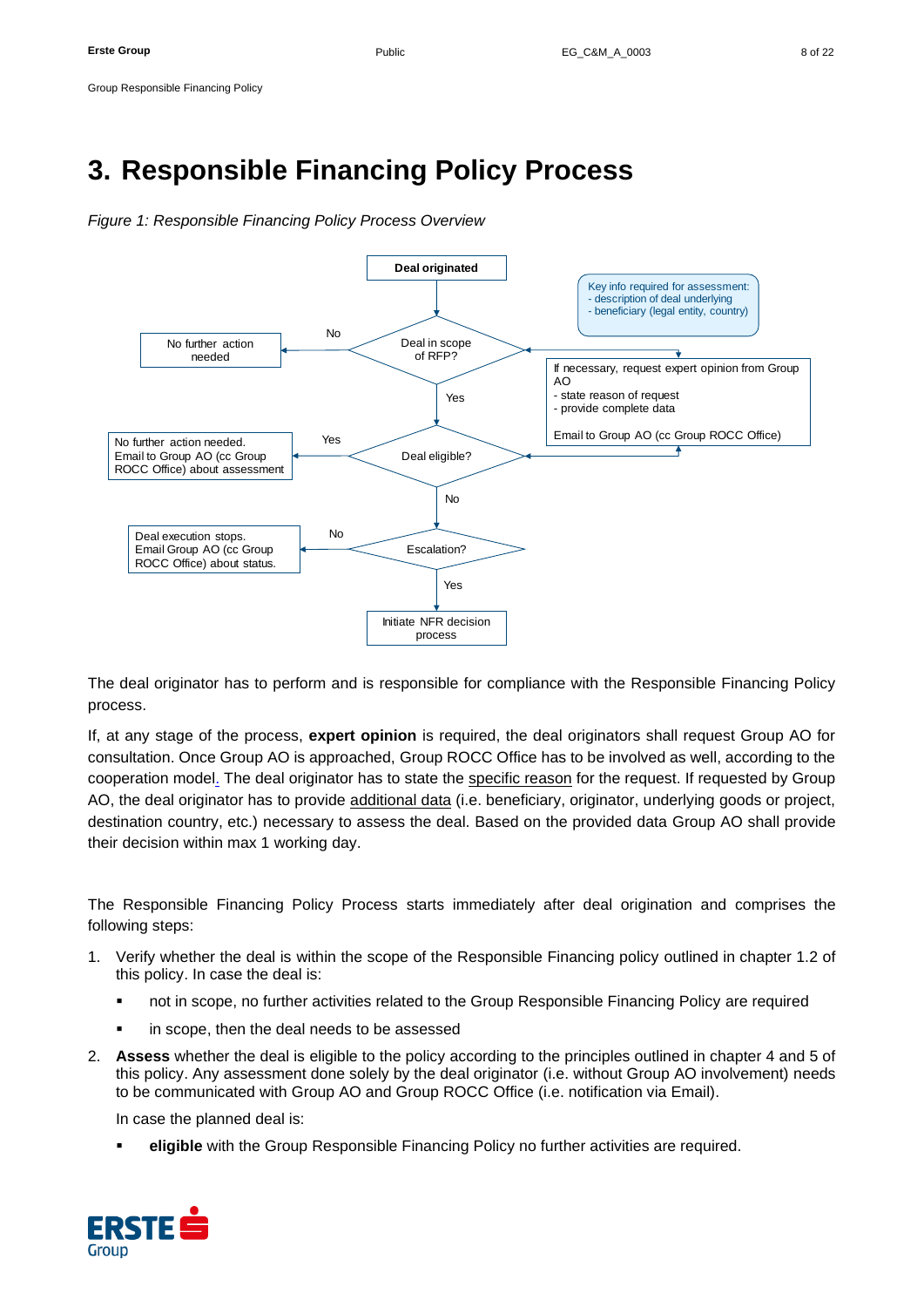▪ **not eligible** with the Group Responsible Financing Policy the deal originator needs to either stop the transaction execution or needs to escalate to higher decision levels. Escalation procedure: A NFR decision needs to be initiated (if not already done at an earlier stage) in which case the involvement of the Group AO and Non-financial risk management function is required to give their expert opinion. The final decision and approval authority is reached according to the criteria and process set out in the Group Operational & Non-Financial Risk Management Procedure (see [Annex 2 Ref 1\)](#page-20-1).

# <span id="page-8-0"></span>**3.1 Responsible Financing Country Index**

The RFCI bundles a number of internationally accepted indices measuring the status of the covered country regarding legal, political and economic standards<sup>1</sup>. A predetermined procedure by Group Non-financial risk management function assesses a final score for the Defense/Weapons industry and the Energy Sector for each country. This is used as input for the decision grid (see chapter [3.2\)](#page-8-1) allowing transactions with different types of goods in different geographies. In case there is no value in the RFCI for a country, the local reputational risk management function needs to be consulted.

The updated country list is to be found in the [Annex 1.](#page-20-3)

# <span id="page-8-1"></span>**3.2 Decision Grid**

The decision grid determines whether certain types of potentially relevant deals to certain destination countries (see chapter [3.1\)](#page-8-0) are eligible.

The decision grid for Defense/Weapons industry can be found in Chapter [4.3.2](#page-11-0) and for Energy Sector see Chapter [5.4.](#page-18-1)

<sup>1</sup> Examples: Defense / Weapons industry:, CPI – Transparency International, GTV – Regulation on Money Laundering and Terrorist Finance Risk, FATF – High Risk and non-cooperative jurisdictions, OFAC – Sanctions Programs and Country Information, UN / EU Sanctions, UN / EU Weapons Embargo, Freedom House, Global Peace Index, Rule of Law and other indices if necessary Energy Sector:, CPI – Transparency International, GTV – Regulation on Money Laundering and Terrorist Finance Risk, FATF – High Risk and non-cooperative jurisdictions, UN / EU Weapons Embargo, Freedom House, Global Peace Index, Environmental Performance Index and other indices if necessary

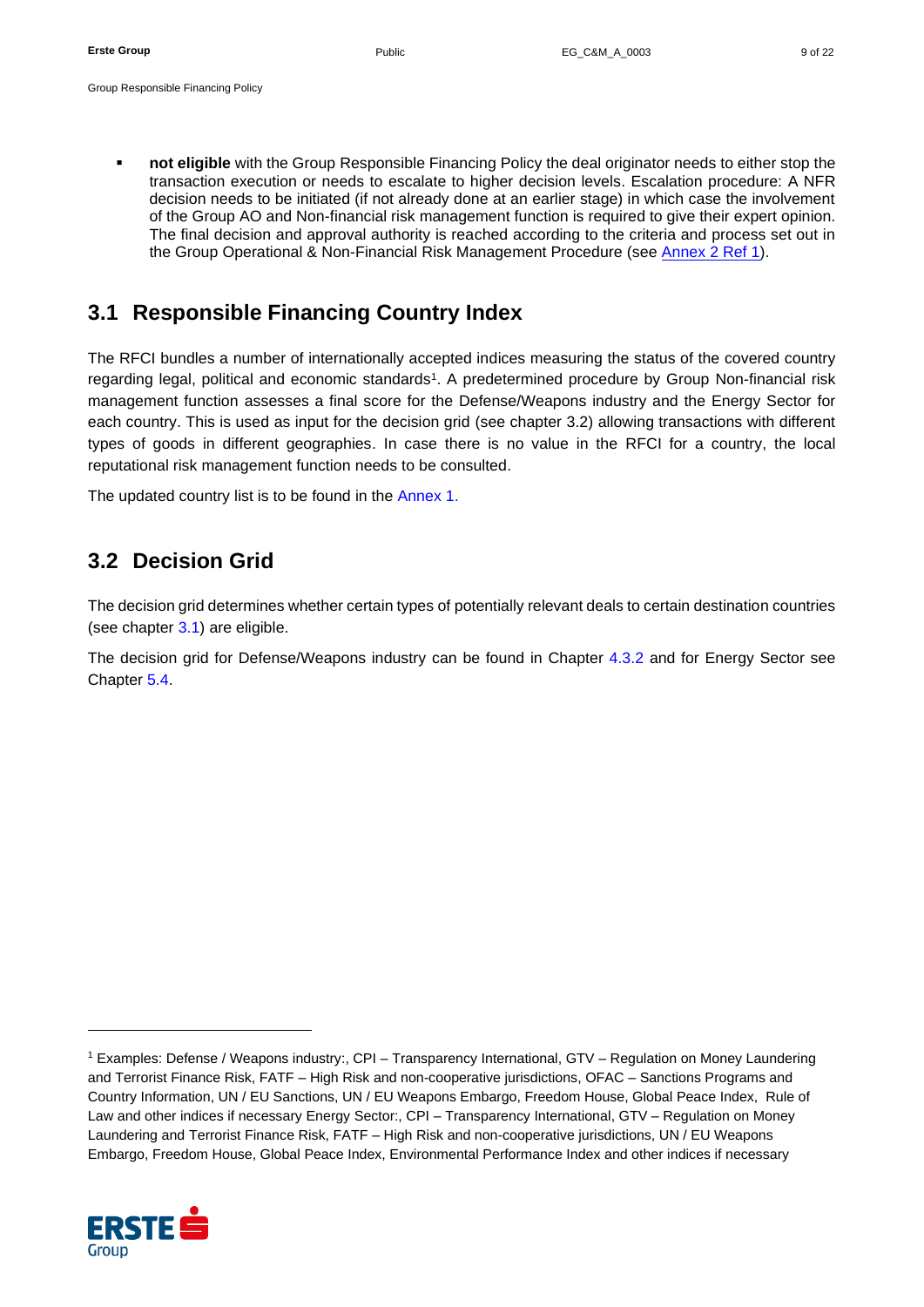# <span id="page-9-0"></span>**4. Defense / Weapons Industry**

## <span id="page-9-1"></span>**4.1 Defense / Weapons Industry Objectives**

Although Erste Group has no specific business focus on the Defense/Weapons industry, Erste Group implements Defense/Weapons Industry Sector Principles in order to both govern its business activities in this sector as well as to service its clients and the society in a responsible manner.

The Defense/Weapons Industry Sector Principles described in this policy are based on those accepted by the industry and by various other stakeholders as representing best practice and are consistent with our longstanding commitment to sustainable and socially responsible business conduct.

# <span id="page-9-2"></span>**4.2 Defense / Weapons Industry Scope**

The scope of the Principles lined out herein covers the following business cases:

- (1) Transactions with producers or traders of weapons
- (2) Transactions with producers or traders of components (i.e. semi-finished and finished products) including spare parts which are supplied to producers of complete weapon systems or licensed producers of weapons
- (3) Transactions with producers or traders of civil products, if the civil products are intended to serve for a special military purpose (= dual use)
- (4) Transactions with companies that manufacture, develop or trade in controversial weapons (such as chemical weapons, biological weapons)
- (5) Transactions in connection with the transport of products covered in  $(1) (4)$

Hunting and sporting weapons are not in scope. In order to be deemed a hunting or a sporting weapon the hunting/sporting purpose must be unambiguous (i.e. free of doubt). In any case, involvement of the local NFR management function is recommended.

For the avoidance of doubt, general corporate banking relationships, i.e. current account, deposit and payment business which is not directly linked to the sale or purchase of specific products or services of the Defense/Weapons Industry are not within the scope. But such relationships are subject to an overall NFR assessment conducted by the local NFR management function.

General financing of a company (e.g. investment loan, working capital or overdraft financing) active in the Defense / Weapons industry is considered in scope, with the country of origin of the financed company according to the "Country of risk"-principle being taken into consideration for the RFCI. For determining the "country of origin", the registered legal seat of the company should be used.

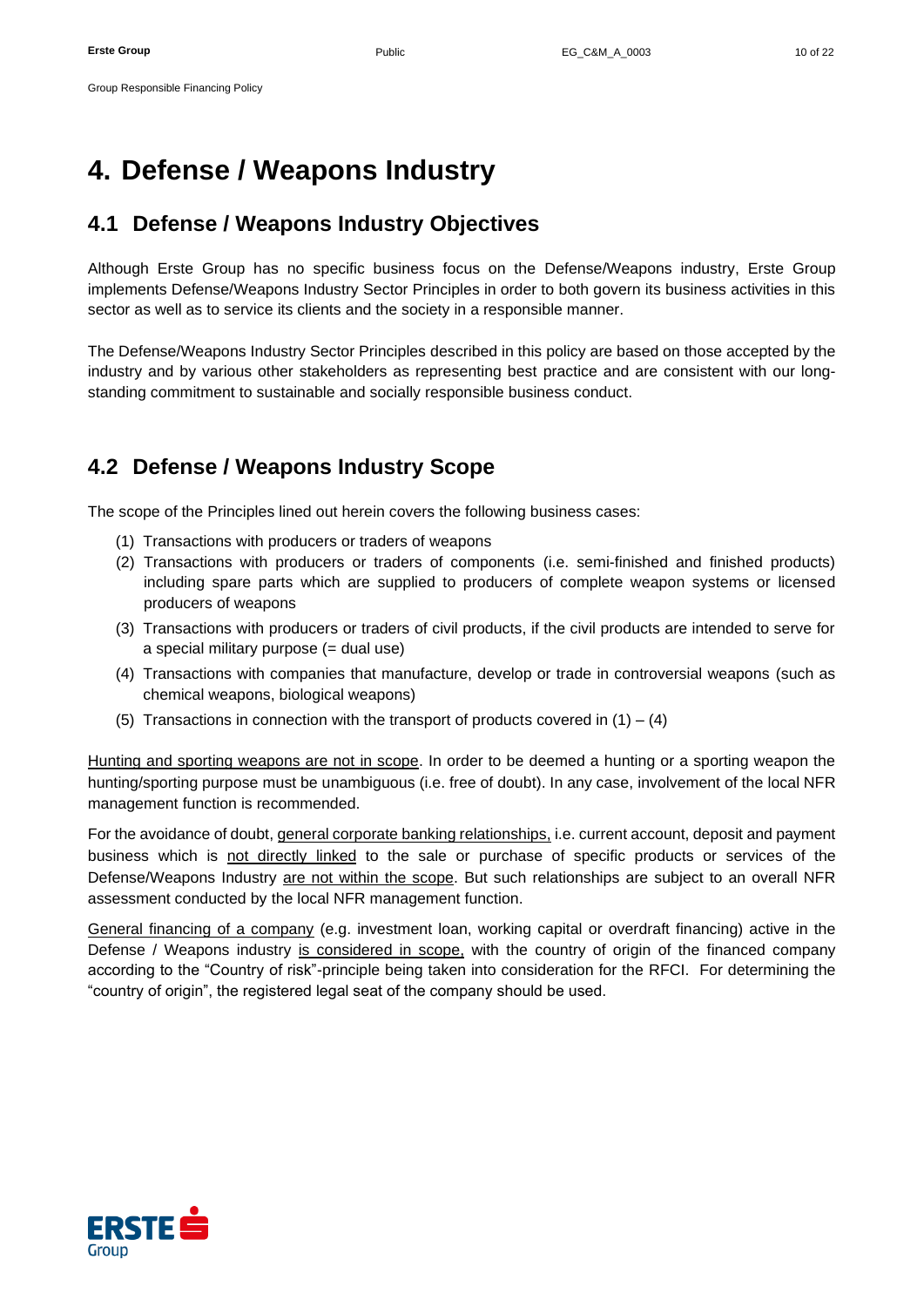# <span id="page-10-0"></span>**4.3 Defense / Weapons Industry Guidelines**

Erste Group shall only provide financing, advisory or any other banking services, if:

- such transaction can reduce or exclude potential human casualties and human rights violations and
- such transactions are not involving controversial weapons and
- the deal beneficiary and/or the destination of the underlying goods is located in a country that (i) is not subject to a United Nations, European Union or any other relevant national weapons embargo and (ii) complies with international humanitarian law.

Large arms (see [chapter 4.3.1\)](#page-10-1) shall only be permitted EU/Home Market military (i.e. national armies of EG countries and EU member countries, but not police forces of any country).

The following criteria must be fulfilled regarding all the transaction partners:

- the transactions must be executed with intermediaries that pass the diligent AML / KYC check (see [Annex 2](#page-20-4) Ref 3) and that can provide sufficient documentation of every armament deal (the level of necessary certification is described in Chapter [2.3.1](#page-5-0)[a\)](#page-5-3)
- the transactions must be executed with end users that qualify as governments, governmental organizations and state-owned Organizations

## <span id="page-10-1"></span>**4.3.1 Weapon Categorization**

Erste group defines five weapons categories, wherein category (1) - (3) are considered **active military products**. The main rule is that if a weapon has a feature which enables its upgrading into a more aggressive item, it then falls into the more dangerous category.

The categories are:

- (1) **Controversial Weapons**, which are weapons currently prohibited by international humanitarian law or recommended to be prohibited by the International Committee of the Red Cross (see [Annex 2 Ref](#page-21-1)  [10\)](#page-21-1). They include:
	- Biological weapons, Chemical weapons, Anti-personnel and land mines, Cluster munitions
	- Nuclear weapons, Weapons containing depleted uranium and uranium 238 or its essential components
- (2) **Large Arms**, which are weapons that fall under one of the seven 'heavy weapons' categories of the UN Register of Conventional Arms (see [Annex 2 Ref 9\)](#page-20-5). Broadly speaking, large arms are too cumbersome for foot transportation, in contrast to small arms. They include: battle tanks, armored combat vehicles, large-caliber artillery systems, combat aircraft and unmanned combat aerial vehicles, attack helicopters, warships, missiles / missile launchers
- (3) **Small Arms,** which are weapons that fall under the 'Small Arms and Light Weapons' category of the UN Register of Conventional Arms (see **Annex 2 Ref 9**). Broadly speaking, small arms can be transported by foot, in contrast to large arms.
	- Small Arms are designed for personal use. They typically include: revolvers and self-loading pistols, rifles and carbines, sub-machine guns, assault rifles, light machine guns.

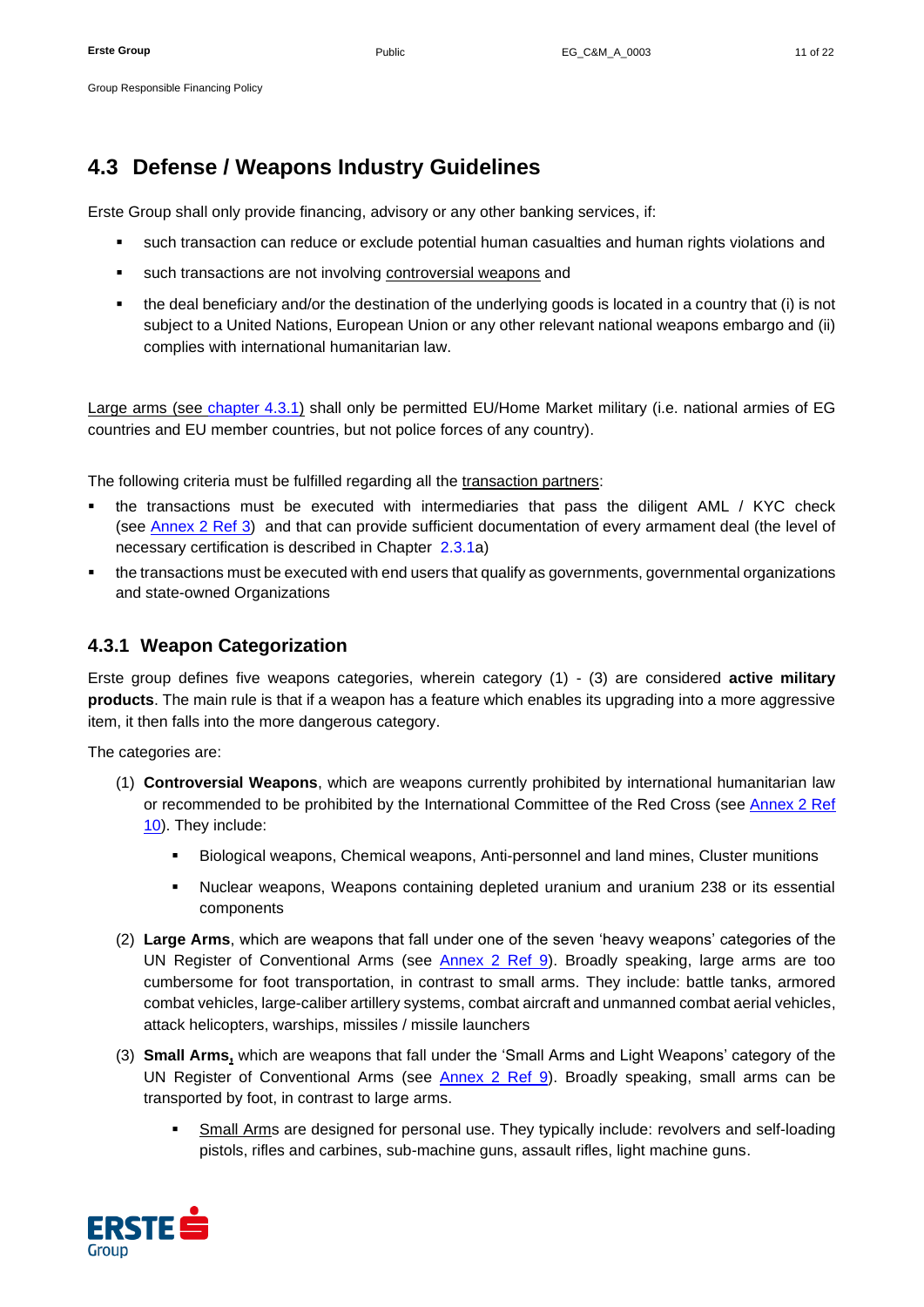- Group Responsible Financing Policy
	- Light Weapons are designed for use by several persons as a crew. They typically include: heavy machine guns, hand-held under-barrel and mounted grenade launchers, portable antitank guns, recoilless rifles, portable anti-tank missile launchers and rocket systems, and mortars of calibers < 75mm
	- (4) **Passive** military products such as helmets and bullet proof vests, combat and army uniforms and any military equipment if it cannot be categorized as active.
	- (5) **Neutral** military products which is defined as disarmament/disarming equipment such as mine detectors, bomb squad robots etc.

For avoidance of doubt:

- Spare parts and components (i.e. software and electrical components) that are used in the assembling of a military product shall be assessed together and in the same way as the respective product e.g. spare components such as software or wiring used to assemble an active weapon shall also be considered active military products.
- Dual use products shall be assessed in the same way as the respective military product. Dual use products are civil goods and technologies which, due to their clear and objective specification, constitute a strategic advantage to a military user. (Example: a drone with technical specifications that enable it to carry out offensive military operations is dual use, while a standard Camcopter is not). Many dual use goods are already defined by official export control lists (e.g. Waasenaar Arrangement) and can be used for guidance. However, these lists are not considered exhaustive for the purpose of this policy.

## <span id="page-11-0"></span>**4.3.2 Decision Grid for Defense/Weapons Industry**

Together with the RFCI (see Chapter [3.1\)](#page-8-0) the decision grid determines whether certain types of transactions are eligible. The eligibility depends on the weapons categorization of the underlying good and the RFCI of the country of destination (or country of origin in the case of general financing).

|                                       | <b>Controversial</b><br>weapons | Large arms            | <b>Small arms</b>     | <b>Passive</b> | <b>Neutral</b> |
|---------------------------------------|---------------------------------|-----------------------|-----------------------|----------------|----------------|
| <b>Sanctions &amp; Embargoes [10]</b> | $\bullet$                       | $\blacktriangledown$  | $\bullet$             | $\bullet$      |                |
| <b>High RFCI [8-9]</b>                | $\boldsymbol{\mathcal{D}}$      | $\bullet$             | $\boldsymbol{\Omega}$ | $\bullet$      |                |
| Medium RFCI [5-7]                     | $\boldsymbol{\Omega}$           | $\boldsymbol{\Omega}$ | $\bullet$             |                |                |
| <b>Low RFCI [1-4]</b>                 | $\boldsymbol{\Omega}$           |                       |                       |                |                |
| <b>EU &amp; Erste Home Markets</b>    | $\boldsymbol{\Omega}$           |                       |                       |                |                |

*Figure 2: Goods / country eligibility matrix for Defense /Weapons Industry*

The complete Defense / Weapons RFCI is in the [Annex 1.](#page-20-3) Transactions of imports are treated similar in the RFCI as exports (e.g. arms imports from one country is dealt the same way as exporting to that country. Hence, the country indices need to be used also for the eligibility decision grid for financing the imports).

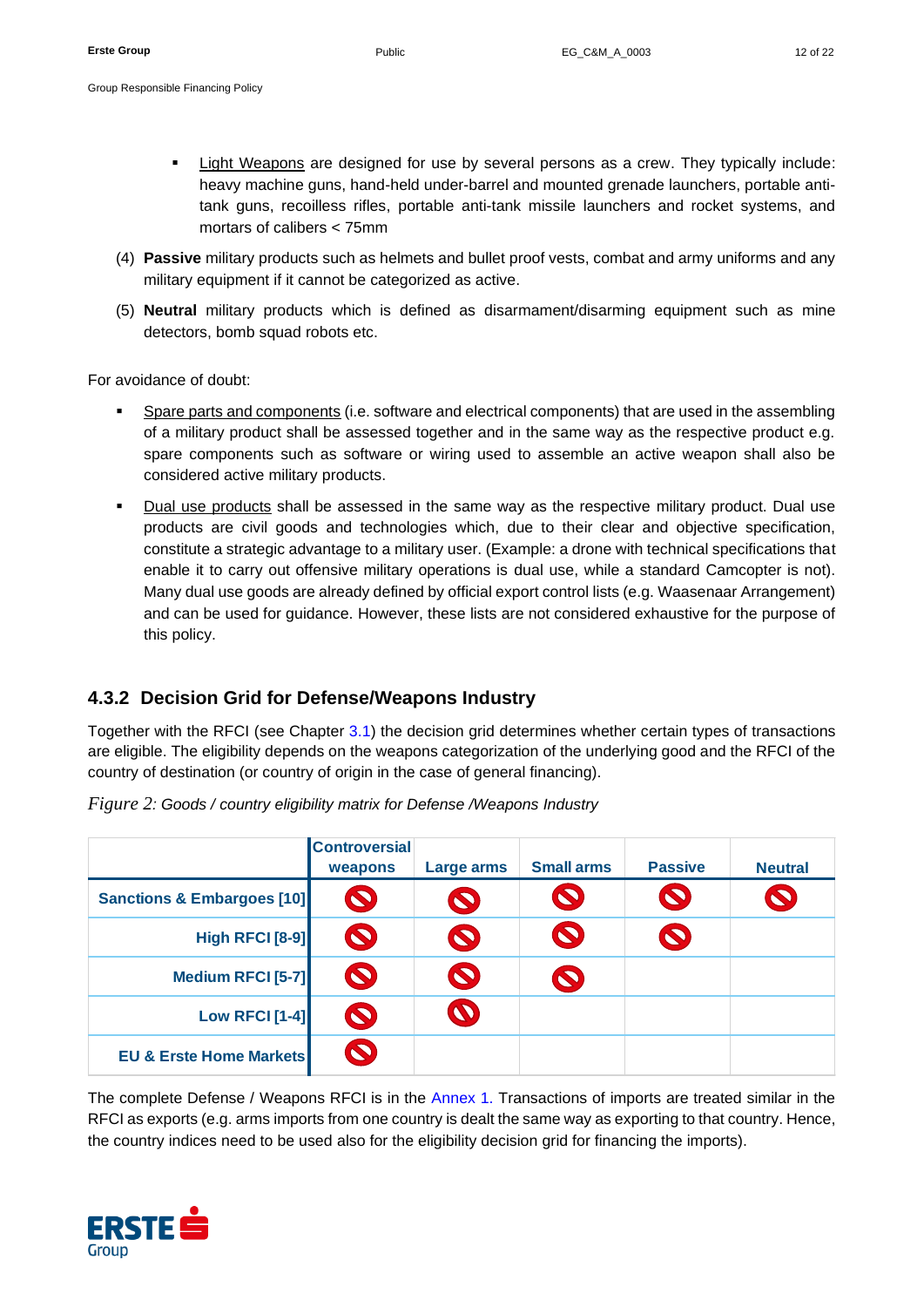# <span id="page-12-0"></span>**5. Energy Sector**

Group Responsible Financing Policy

# <span id="page-12-1"></span>**5.1 Energy Sector Objectives**

Erste Group is committed to provide financial services to the energy sector as it is convinced that energy supply is the key element to economic and social development.

EG is committed to support the energy sector in its key role in developing the economies in CEE and sees, on the other hand, the necessity to manage sensibly the environmental and social impacts of energy sector projects. Hereby, it is to be emphasized that in mid-to long term economic, social and environmental well-being are not mutually exclusive, but inherently linked to each other. In this spirit, Erste Group implements Energy Sector Principles in order to govern its business activities in this sector in a way that supports the development of the economies in Erste Group home markets leading to more prosperity and social independence and a better management of environmental risks.

The Energy Sector Principles which are described in this policy provide guidance to EG´s business units in the field of corporate banking on the application of sustainability principles which govern the Group's involvement in this sector. The Energy Sector Principles are based on accepted industry principles and by various other stakeholders as representing best practice and are consistent with EG´s long-standing commitment to sustainable development.

In addition to the guiding principles above, EG also recognizes the environmental challenge, especially the problem of climate change as one of the main collective hazards ever experienced worldwide and acknowledges the strategic importance of renewable energy and energy efficiency projects.

Especially fossil fueled energy production contributes most to the emissions of greenhouse gases (GHG) and its negative impact on climate change. Erste Group supports the Paris Agreement (COP21) with its target that all actions possible have to be undertaken to stay below the 1.5°C global temperature increases in order to avoid Climate Change.

This is the real challenge of financing energy projects: how to balance economic growth with enough, reliable and relatively cheap energy and to avoid unwanted long-term effects on the earth's climate, while ensuring social responsibility (e.g. financing district heating). Erste Group shall provide financial services to support energy sector projects focused on energy efficiency, renewable energy and the implementation of low-carbon technologies.

# <span id="page-12-2"></span>**5.2 Energy Sector Scope**

The scope of the Principles lined out herein covers the following business cases:

- (1) The exploitation, production, transportation, storage, distribution, waste management, trading and refining of oil & gas (including processing of other hydrocarbons), solid fossil fuels and nuclear energy sources
- (2) Production, transportation, storage, distribution of biofuels and other renewable sources
- (3) The generation of power and/or heat/cold by means of fossil-fired power plants (such as oil, gas and coal-fired power plants), nuclear power plants and power plants based on renewable energy sources (hydro, wind, thermal solar and photovoltaic solar, geothermal, biogas and biomass energy)
- (4) The transmission and distribution of power or heat/cold generated by such power plants

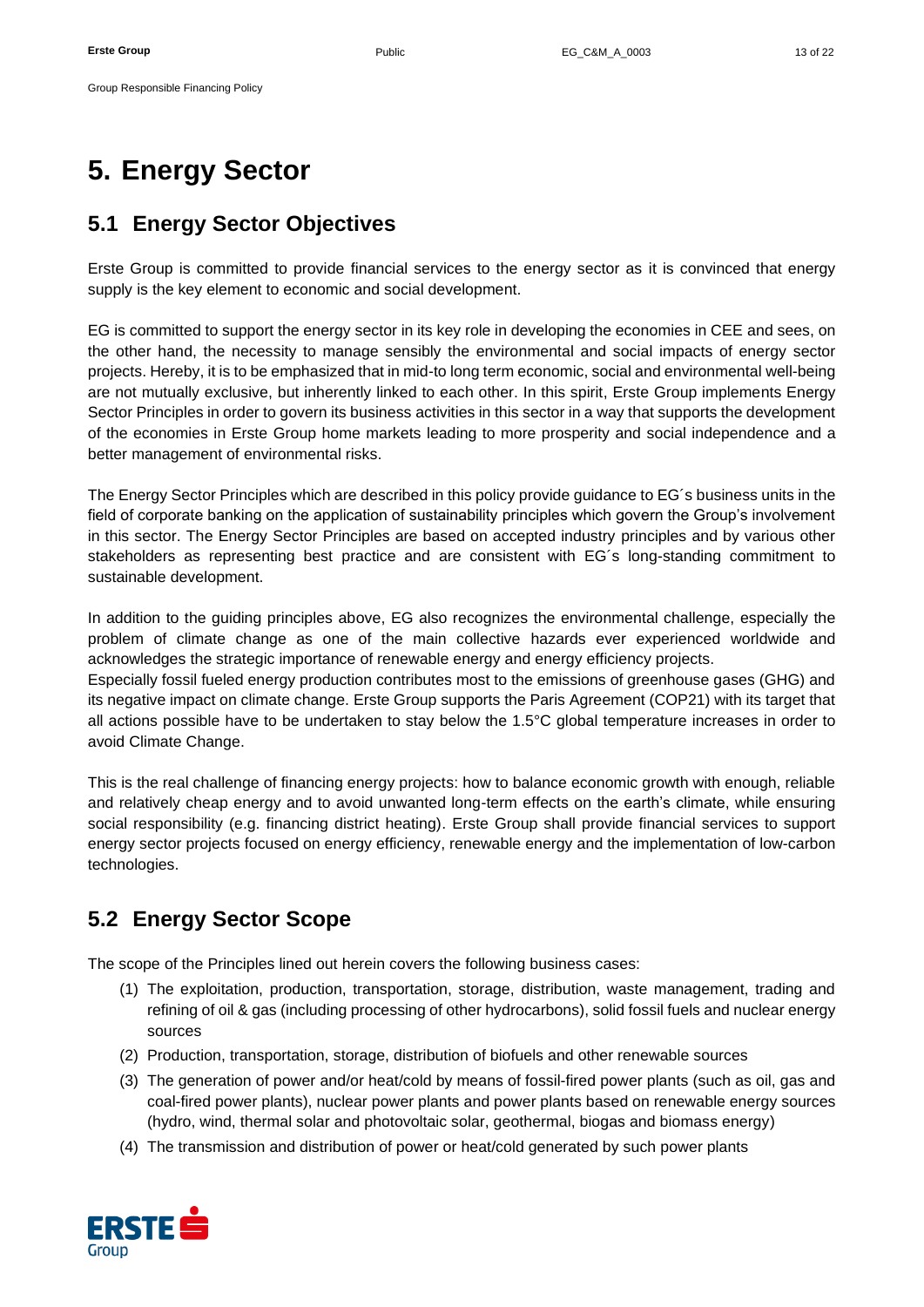- (5) The production of technical components (i.e. semi-finished and finished products, incl. spare parts) for plants of the aforementioned energy sources. Financing of production of components in general is not in scope, the components shall only be considered in scope when the components can be assigned to only a specific type of power plant (e.g. transformers for a nuclear power plant or transformers for a gas thermal power plant)
- (6) Projects in connection with the phase-out/closing of power plants (nuclear, thermal, hydro, etc.)
- (7) Services related to the aforementioned activities under (1), (2), (3), (4), (5) and (6) (e.g. maintenance, construction of access road to a power plant)

For the avoidance of doubt:

- General corporate purpose financing outside of coal sector i.e. transactions not linked to specific projects or services of a non-coal sector client - is not within the scope of the policy. But such transactions are subject to an overall risk assessment of a potential business relationship conducted by local NFR management function.
- Electric energy trading (including acquisition, supply and transportation of electrical energy from a producer in the energy sector) is not in the scope of the policy.

# <span id="page-13-0"></span>**5.3 Energy Sector Guidelines**

Erste Group shall provide financing, advisory or any other banking services to the energy sector only if such projects or transactions:

- are in compliance with European or any other applicable national and international environmental laws (www.ecolex.org is regarded as the most comprehensive information source),
- are not located in protected areas such as those designated as part of Natura 2000 (see [Annex 2 Ref 5\)](#page-20-6) in accordance to EU Directive 92/43/EWG (see [Annex 2 Ref 6\)](#page-20-7), or any locally designated protected areas (protectedplanet.net as most comprehensive global database on protected areas),
- are in compliance with human rights standards,
- are in line with state of the art technology for emission and security performance and are using equipment that complies with the Best Available Technology (BAT) standard; If this is not the case, the information is included in the NFR decision procedure and such exception is sufficiently justified and approved,

<span id="page-13-1"></span>Additional guidelines shall be applied to the following energy sources:

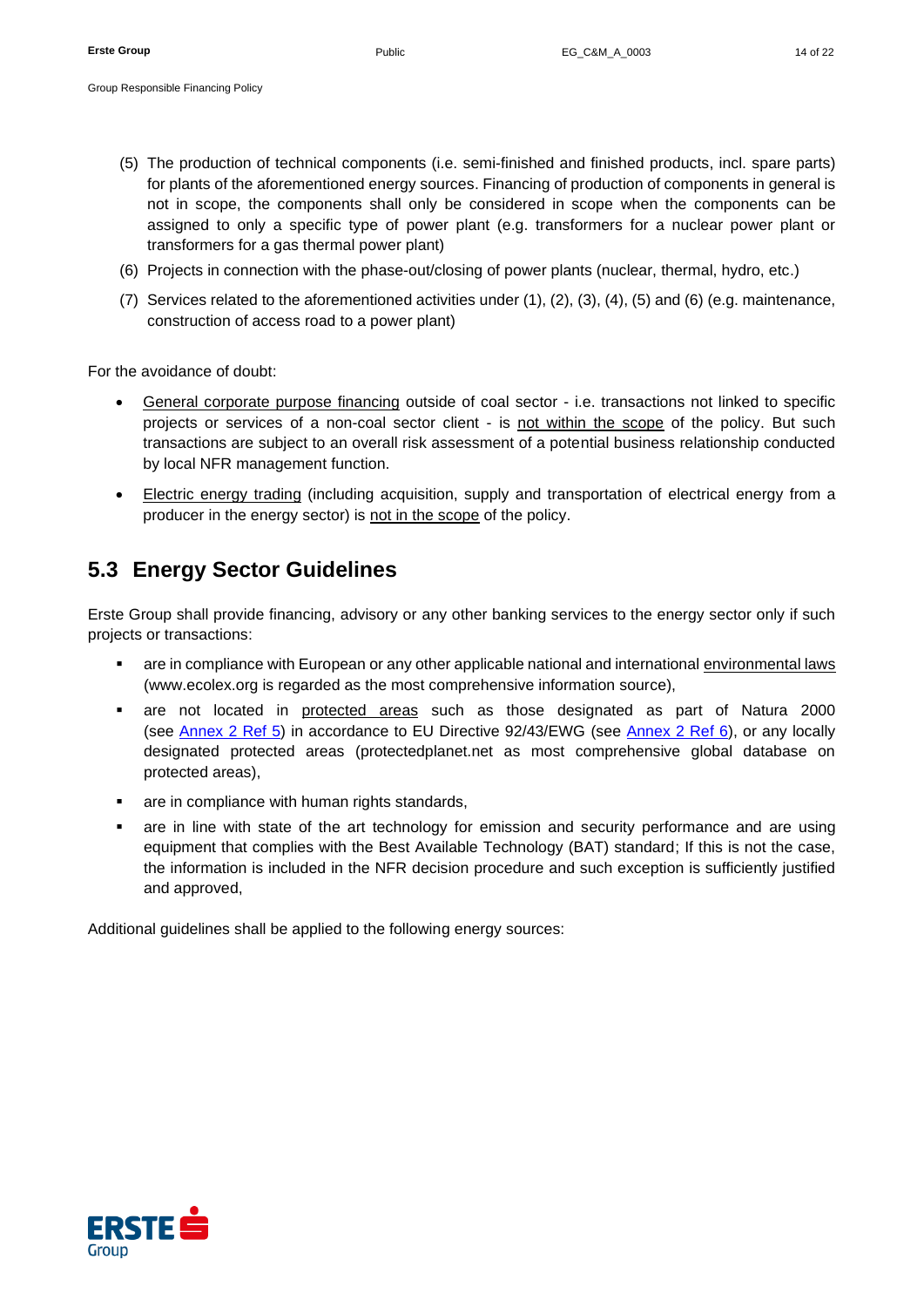### <span id="page-14-0"></span>**5.3.1 Fossil Fuels**

For new or material upgrading of fossil fired power plants the following thresholds, measured as (CO2 equivalent) greenhouse gas emissions (GHG) per total energy production (in kWh; incl electricity, heat, cooling), need to be fulfilled in order to ensure a sufficient efficiency:

### *Table 1: Carbon intensity thresholds*

|                                      | Lianite /<br><b>Brown Coal</b> | Hard Coal /<br><b>Black Coal</b> | <b>Crude Oil</b> |     | <b>Natural Gas Fracking Oil</b><br>/ Gas |
|--------------------------------------|--------------------------------|----------------------------------|------------------|-----|------------------------------------------|
| Total Carbon Intensity<br>(gCO2/kWh) | N/A                            | N/A                              | 700              | 500 | .                                        |

Note: The Group refrains from financing new or upgrade of Coal fired power plants their thresholds are not applicable (N/A).

## <span id="page-14-1"></span>**5.3.1.1 Oil & Gas**

Erste Group shall provide financing, advisory or any other banking services only if such projects or transactions:

- have no material adverse effects on critical natural habitats, critical freshwater resources or marine reserves
- are not mainly located in areas of high risk (i.e. areas of conflict or of geological and environmental hazards; the expert opinion of Physical Security is required for the risk assessment of the related possible hazards)
- provide an environmental action plan addressing all the issues raised in the environmental impact assessment, and, in particular, including but not limited to, an oil spill plan and the exclusion of continuous venting of associated gas to the atmosphere
- fracking activities are decided case by case, with the addition of a mandatory involvement of NFR Management function and subject to deep fracking only
- complies with UN / EU sanctions or embargos

## <span id="page-14-2"></span>**5.3.1.2 Oil Sand / Tar sand**

No project related to oil sand / tar sand shall be financed.

## <span id="page-14-3"></span>**5.3.1.3 Arctic Oil & Gas**

Artic region is one of the last pristine natural places left on the planet. It has shallow, biologically productive seas and vulnerable ecosystem. Artic seas are serving as an important feeding source for the fragile communities of whales, seabirds and other wildlife. Arctic region is considered as the land, sea and permafrost inside the Arctic Circle (66.5 degrees north of the Equator).

### *Economic activities subject to coal financing (coal sector)*

Arctic Oil & Gas activities are defined as the exploration, drilling, production and transportation of Oil & Gas (including LNG) performed in the Arctic region.

*Key risk identification*

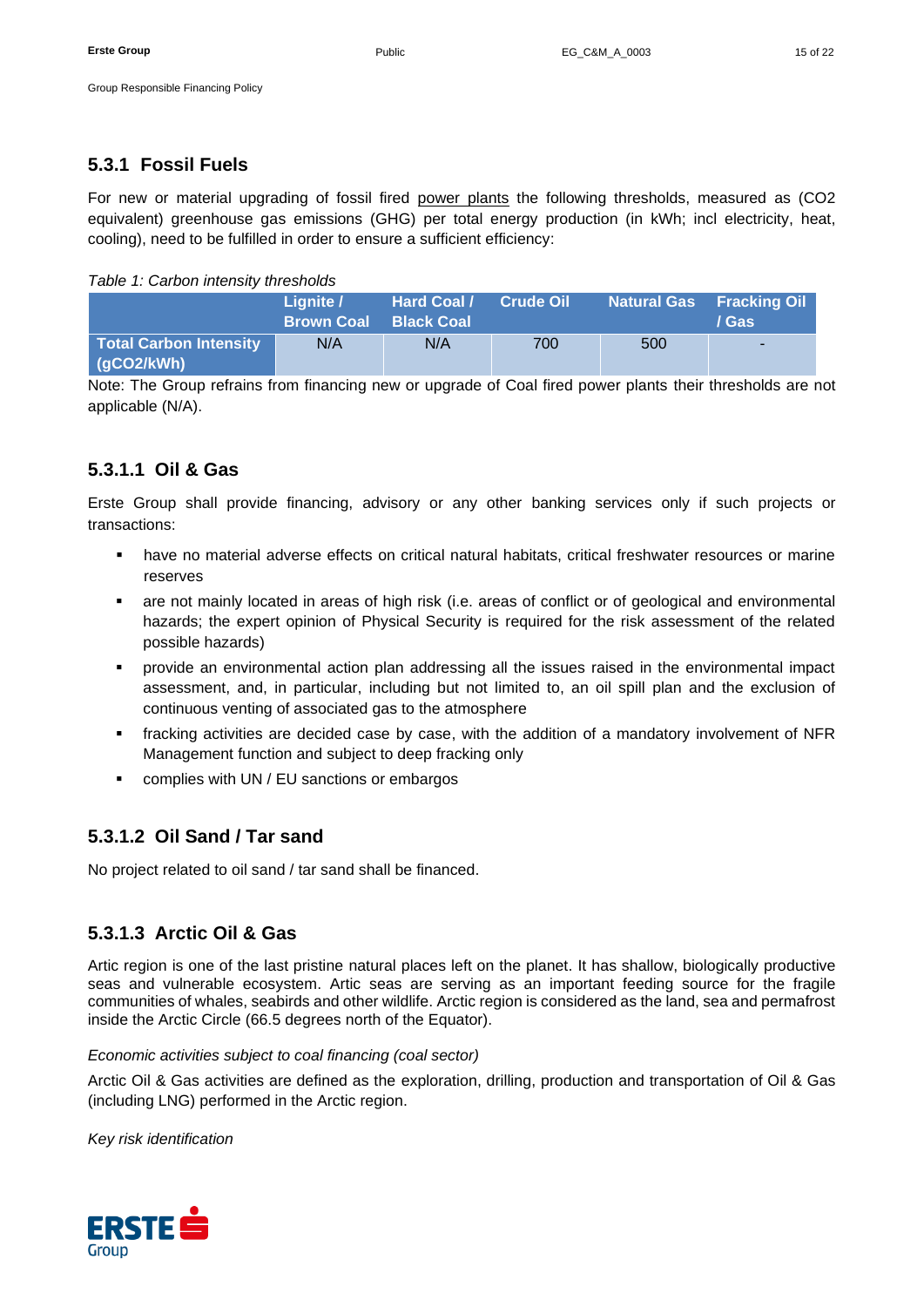- Group Responsible Financing Policy
	- Exploration and industrial activities are harmful for the living and feeding conditions of the fragile wildlife of Artic region which would result to environmental degradation and decreasing biodiversity.
	- Remote proximity, extreme weather conditions and lack of infrastructure means a delayed mobilization of mitigating measures for industrial accidents, causing therefore far more severe impacts to the Artic ecosystem.

### *Policy objectives*

Erste Group do not want to take risks of environmental degradation in the vulnerable ecosystems of Artic region.

### *Financing rules*

Erste Group will refrain from any financing of projects, assets or cash flows directly related to Arctic Oil & Gas activities. This restriction applies also to financing of maintenance or supply chain dedicated directly to the Artic Oil & Gas activities.

### <span id="page-15-0"></span>**5.3.1.4 Coal**

Thermal coal sector is a significant contributor to rising temperatures of the planet, and hence with a responsibility impact towards society and future generations in terms of environmental preservation, human rights and human health. And yet coal is a relevant factor of energy security of CEE region and serves as a significant primary energy source in district- and retail heating for some of the countries. Based on the IPCC report (2014) the global warming limit of 1,5°C set by the Paris Agreement can be achieved only with phasing out coal sector as early as by near 2030. Yet taking the dependency of the CEE region, the transition has to ensure energy security and social responsibility.

*Economic activities subject to coal financing (coal sector)*

- Coal mining, coal and coke processing.
- Coal based power generation, electricity, heat and steam production.
- Power, heat, and steam production for industrial processes using coal as primary energy source.
- Machinery, spare parts and engineering support for power plants, and industrial facilities burning or processing coal.
- Coal trading as commodity, coal transportation and storage.

#### *Key risks identification*

- Coal mining has a severe impact on environmental degradation creating significant risks caused by air pollution of small particles, water usage, significant impact on biodiversity and furthermore it provides an exposure to human rights violations by forced expropriations and exposure to violation of worker's rights.
- Coal burning for power generation creates high exposure to climate change through GHG emissions and subsequent environmental degradation by storage of unutilized coal ashes and combustion waste.
- Associated activities are exposed to secondary risk of reputation and controversial events.

#### *Policy objectives*

Erste Group is committed to a progressive reduction of its financing in thermal coal mining, and power generation, with an ultimate target to achieve a net zero exposure by 2030. In the spirit of this commitment,

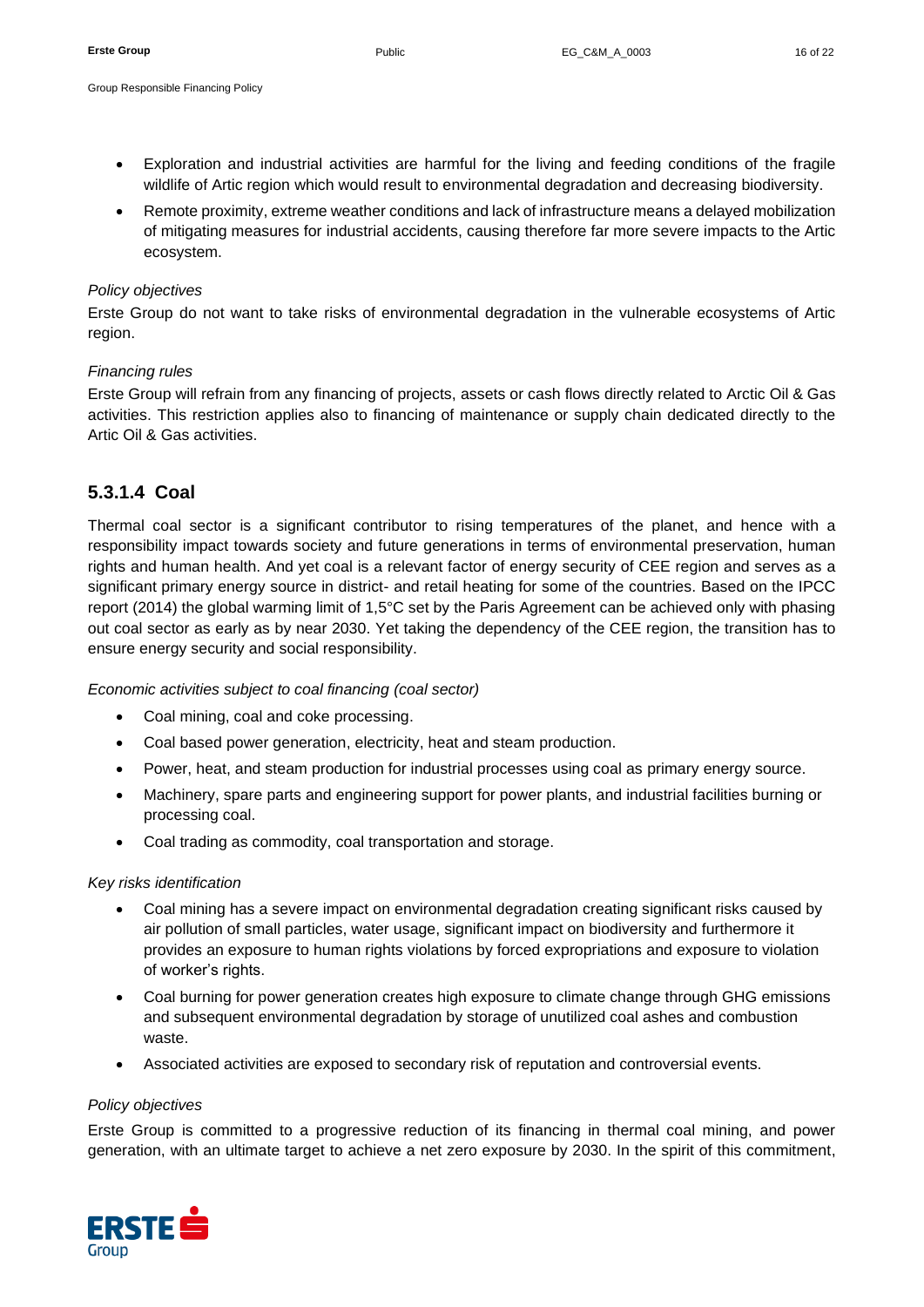Erste Group will seek in depth discussions with clients until end of 2023 to set the respective transition plans and will support their transition efforts to disengage from the thermal coal sector within the 2030 timeframe.

### *Financing rules:*

- **1. Non-Eligible for new financing in coal sector** if any of following is met
	- Direct financing of coal-asset specific investments or cash flows related to coal mining, coal processing, coke processing or coal based power generation (electricity, heat, steam), notwithstanding extension, refurbishment and servicing of existing plants; this restriction includes supply chain dedicated directly to assets of coal mining or coal fired power plants.
	- Corporate financing for companies or group of companies which extend their coal mining or coalbased power generation (installed) capacities.
	- Corporate financing for companies or group of companies which have more than 25% of revenues coming from coal sector.
	- Corporate financing for companies or group of companies which do not set up until end of 2023 a transition plan aligned with the 2030 phase out target.
	- Trade finance of coal as commodity, financing of stocking and processing of coal.

### **2. Eligibility and exceptions rules for new financing in coal sector**

- Financing clients using coal in industrial processes (steel, aluminum, cement, bricks, ceramics, glass, etc.) as there are no industrial scale alternatives.
- **•** Thermal coal used in other applications, such as filtration, cleaning or other specialized products like activated carbon, carbon fiber or silicon metal.
- Corporate financing to existing companies having more than 25% of their revenues from coal sector is subject to a credible time-bound exit plan presented not later than by end of 2023.
- Climate aligned activities (renewable energy, climate adaptation, etc.) can be financed regardless of above given eligibility of coal sector clients in aim to support their contribution to climate protection, environmental restoration and low carbon energy production.

Erste Group will review all existing coal sector client engagements and will seek in depth discussions with the impacted clients to align their financing by the end of 2023 with the eligibility rules of this policy.

Financing engagement with direct coal-asset financing continues till the maturity of the existing contracts; revolving contracts shall be prolonged not beyond end of 2023.

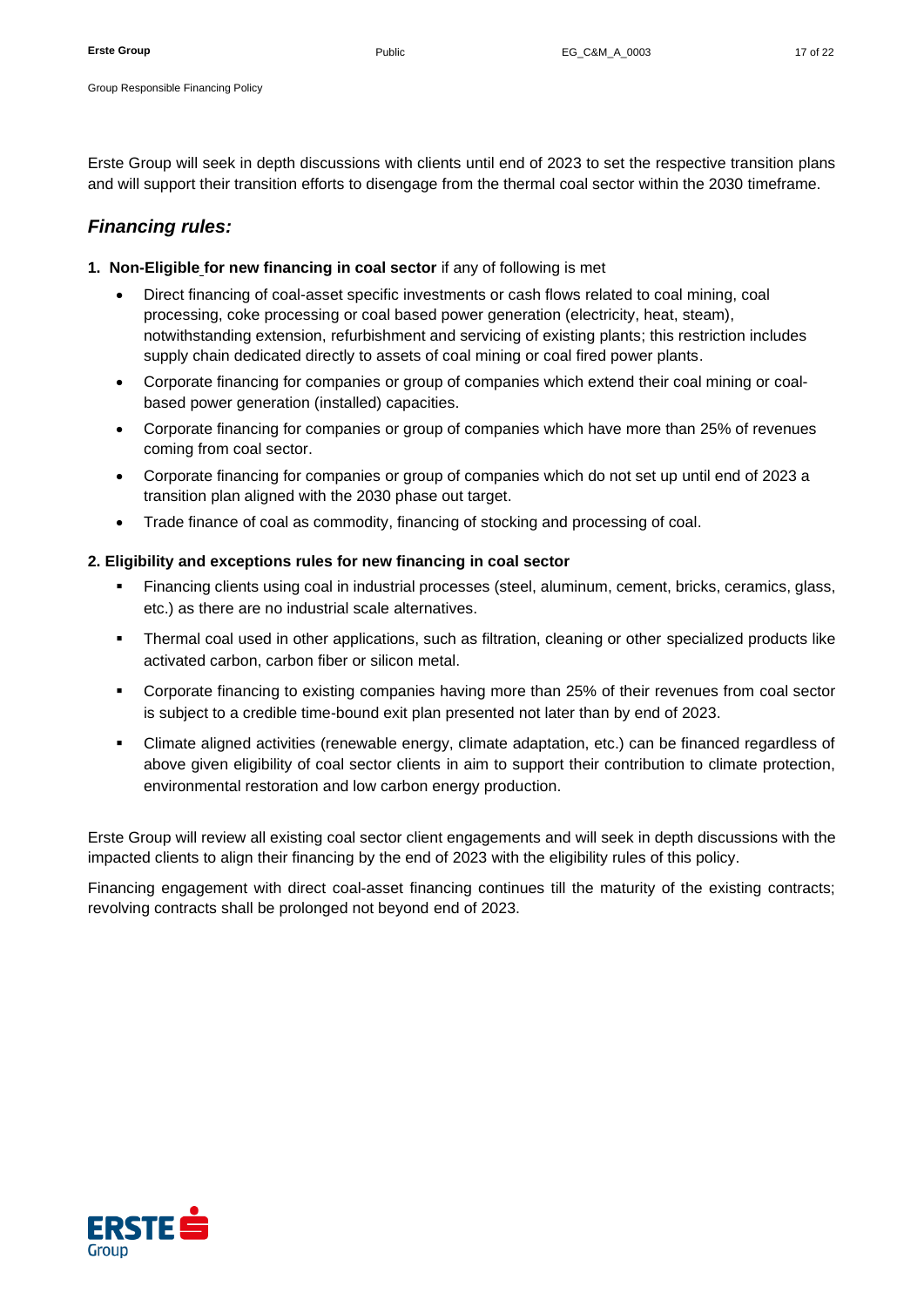### <span id="page-17-0"></span>**5.3.2 Nuclear**

Erste Group has a very restrictive approach concerning projects in the nuclear energy industry. Due to the long radioactive half-life of nuclear waste and its difficult final isolation, it is in Erste Group's interest not to extend nuclear energy capacities.

Therefore, transactions (defined as financing, advisory or other banking services) in this sector can be categorized as follows:

### **1. Non-Eligible**

- All transactions related to new Nuclear Power plant projects and all related projects (e.g. access roads, security systems for new nuclear plants), as well as components, spare parts required for the operation of the new power plant
- Projects relating to the surface extraction of uranium, as well as the transformation, processing and storage of nuclear fuel.

### **2. Eligible**

- For existing and operational nuclear power plants, that are deemed of vital or of indispensable importance to the electricity supply and are in line with the Energy RFCI:
	- $\circ$  Transactions that increase the safety standards (incl. better security systems against accidents or violent attacks) of the respective power plants
	- $\circ$  Transactions for the acquisition of spare parts and vital components which are required for the operation of those plants, with the rationale that without the replacement of the respective parts and the related maintenance works a safe and adequate functioning of the respective plant could not be ensured
	- $\circ$  Projects and related costs for running down existing nuclear power plants while ensuring the highest safety standards
- **•** The transformation, processing and storage of domestic nuclear waste within CEE borders are eligible

In addition, potential deals need to comply with certain safety, legal and security standards which can be ascertained based on the assessment of the country (**Energy RFCI**) where the respective project or transaction will take place. Nuclear deals are only deemed eligible for countries with an Energy RFCI 1 to 4, all others are deemed non-eligible. The RFCI for the Energy Sector is to be found in [Annex 1.](#page-20-3)

### <span id="page-17-1"></span>**5.3.3 Renewables**

### <span id="page-17-2"></span>**5.3.3.1 Biofuels**

Erste Group shall provide financing, advisory or any other banking services only if such projects or transactions:

- clearly identify the source of the biomass they use
- have no negative impact on food supply security and biodiversity
- have no adverse effects on the sustainable usage of soils, critical natural habitats such as rain forests or critical freshwater resources,
- do not substantially increase water usage compared to the previous usage of the area from which biomass originates.

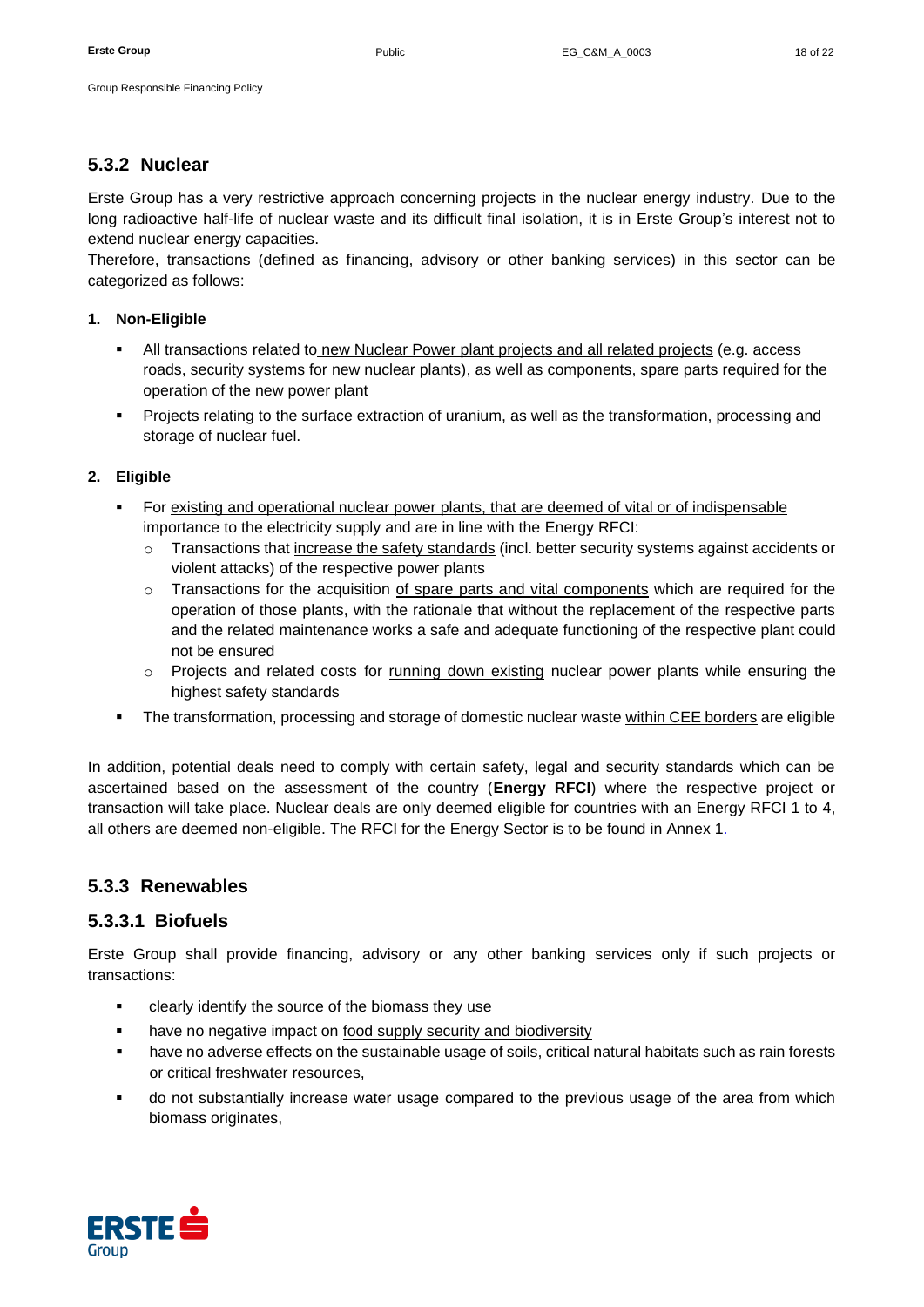## <span id="page-18-0"></span>**5.3.3.2 Hydro Power and other Renewables**

Erste Group shall provide financing, advisory or any other banking services only if such projects or transactions:

- **.** in case of Hydro plants, comply with the World Commission on Dams (WCD) Framework (see Annex [2](#page-20-8) Ref 7) and international conventions such as the European Union Water Framework Directive (see Annex  $2$  Ref  $8$ ),
- **.** has no adverse effects on critical natural habitats or critical freshwater resources, while projects in protected areas (e.g. Natura 2000 as set by the EU Directive 92/43/EWG, see Annex 2 Ref [5](#page-20-6) and [6\)](#page-20-7) are to be considered un-eligible for any financing, advisory or banking services

# <span id="page-18-1"></span>**5.4 Energy Sector Decision Grid**

For the purpose of the Decision grid, energy sector deals are categorized into three main energy source groups:

- i) Nuclear,
- ii) Fossil Fuels
- iii) Renewable and others

The potential deal needs to comply both with the related policy principles on that particular energy source as well as certain safety, legal and security standards which can be ascertained based on the assessment of the country where the respective project or transaction will take place.

As such, the following country ratings signal the eligibility of a deal, assuming that all other principles stated above in chapter 5.3 of the present policy are observed:

- Nuclear: Energy RFCI between 1 to 4 and limitations as stated for non-eligible cases (see Chapter [5.3.](#page-13-0)2, Nuclear, Non-eligible transactions)
- Fossil Fuels: no limitation except non-eligible cases (see Chapter [5.3.1](#page-13-1) Coal, Non-eligible / Eligible financing)
- Renewable and other: no limitation

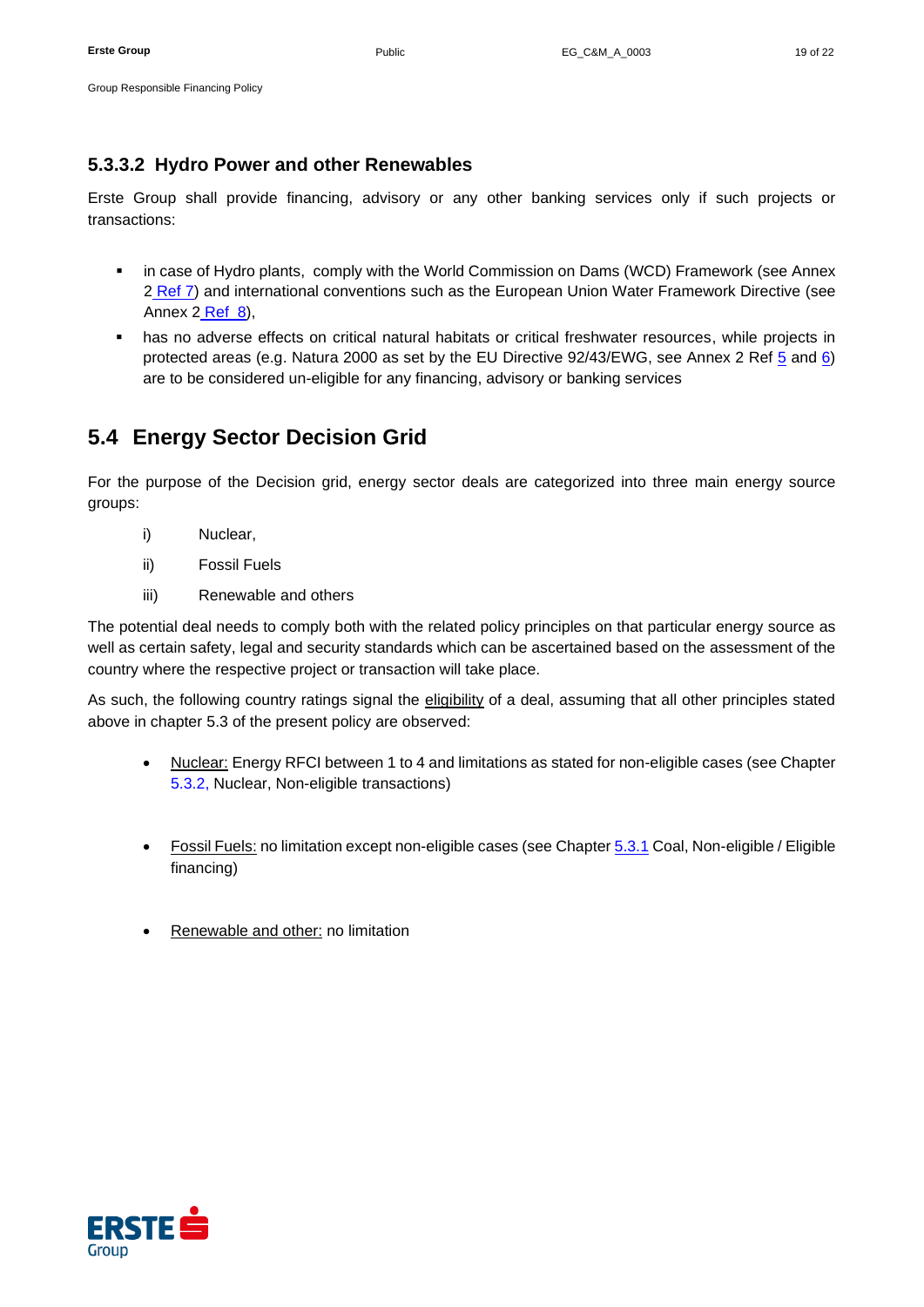# <span id="page-19-0"></span>**6. Abbreviations**

- **AML** Anti-Money-Laundering
- **AO** Assignment Office

Group Responsible Financing Policy

- **BAT** Best Available Technology
- **C&M** Corporates and Markets
- **CEE –** Central-and Eastern Europe
- **CFO** Chief Finance Officer
- **COP21** (21st Conference of the Parties UN-Climate Change Conference in Paris).
- **CRE** Commercial Real Estate
- **CRO** Chief Risk Officer
- **EG –** Erste Group
- **FI** Financial Institutions
- **FFPP –** Fossil Fired Power Plants
- **GHG** Greenhouse gases
- **GOCC**  Group Operational Conduct Committee
- **ICRC** International Committee of the Red Cross
- **IHL** International Humanitarian Law
- **LC** Large Corporates
- **GM** Group Markets
- **KYC –** Know Your Customer
- **NFR** Non-Financial Risks (operational, compliance, reputational, security, legal and ICT risks)
- **PS** Public Sector
- **RFCI** Responsible Financing Country Index
- **ROCC**  Regional Operational Conduct Committee
- **SE&E**  Social, Environmental and Economic development
- **SME** Small and Medium-sized Enterprises
- **SPoC**  Single Point of Contact
- **UN** United Nations

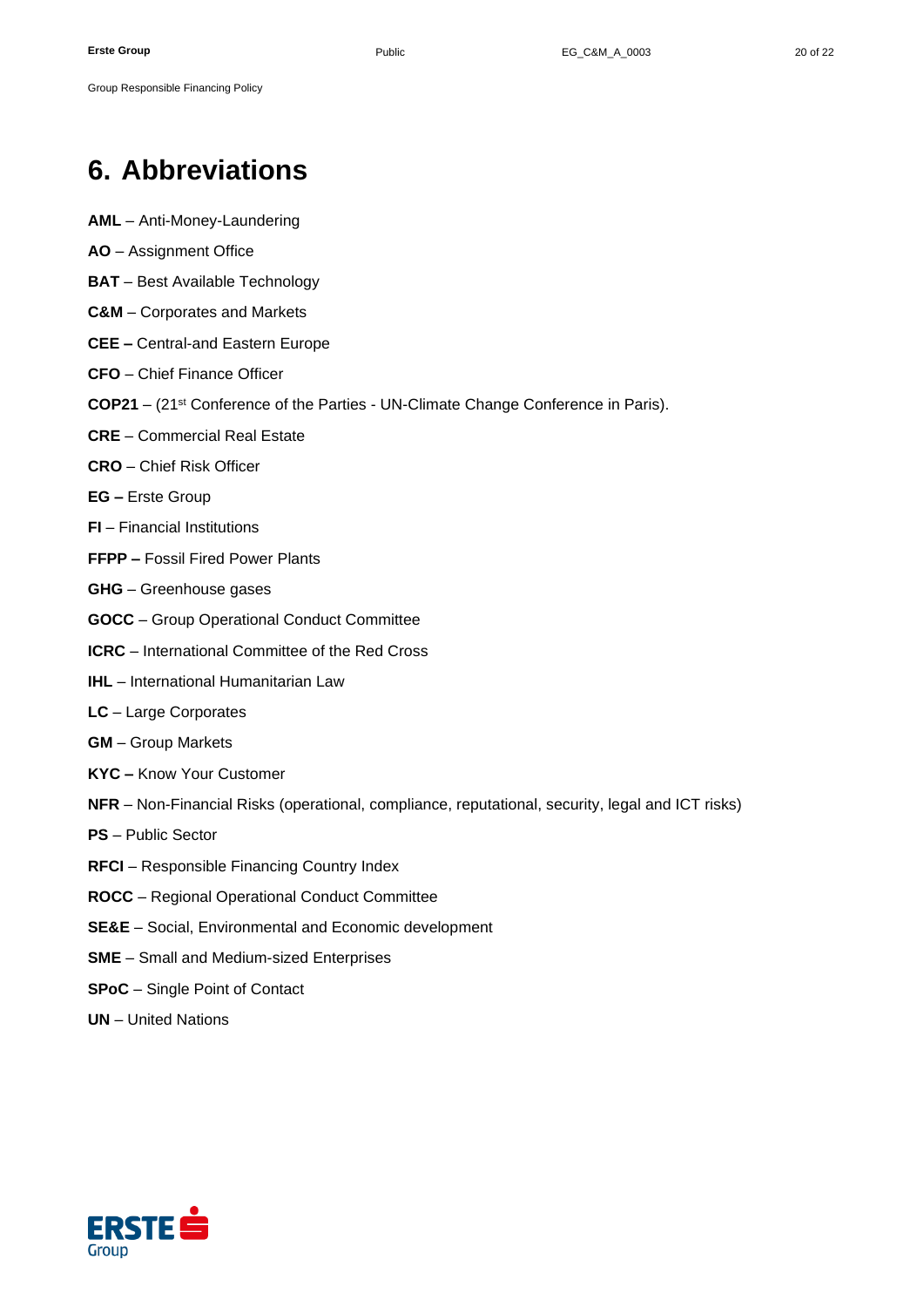# <span id="page-20-0"></span>**7. Annex**

Group Responsible Financing Policy

# <span id="page-20-3"></span>**Annex 1 Responsible Financing Country Index (RFCI)**

The RFCI is updated regularly by NFR Reporting, Control and Inspections and published on the Open Network.

Please refer to the separate Annex 1 xls file published on the Open Network.

[https://intranet.ersteopen.net/Portal.Node/groups/Business/SF\\_POLICIES/9999\\_Group\\_Policies\\_and\\_Proce](https://intranet.ersteopen.net/Portal.Node/groups/Business/SF_POLICIES/9999_Group_Policies_and_Procedures/Business/Corporates/Group_Responsible_Financing_Policy.en.html) [dures/Business/Corporates/Group\\_Responsible\\_Financing\\_Policy.en.html](https://intranet.ersteopen.net/Portal.Node/groups/Business/SF_POLICIES/9999_Group_Policies_and_Procedures/Business/Corporates/Group_Responsible_Financing_Policy.en.html)

In case there is no value in the RFCI for a country, the local reputational risk management function needs to be consulted.

# <span id="page-20-8"></span>**Annex 2 Related Documents and References**

<span id="page-20-4"></span><span id="page-20-2"></span><span id="page-20-1"></span>

| <b>Ref</b>     | <b>Document</b><br>(name/title)                                                                                                                          | <b>Link or Detail</b>                                                                                                                                                                                                      |  |  |
|----------------|----------------------------------------------------------------------------------------------------------------------------------------------------------|----------------------------------------------------------------------------------------------------------------------------------------------------------------------------------------------------------------------------|--|--|
| 1              | Group Operational & Non-<br><b>Financial Risk Management</b><br>Procedure (EG_CRO_C_0013)                                                                | https://intranet.ersteopen.net/Portal.Node/strict/groups/Business/S<br>F_POLICIES/9999_Group_Policies_and_Procedures/Risk_Manag<br>ement/Operational_Risk/C_0103_OpRisk_and_NFR_Mng._Proce<br>dure.en.html                 |  |  |
| $\overline{2}$ | Group Policy for Managing<br><b>Reputational Risk</b><br>(EG_CRO_A_0046)                                                                                 | https://intranet.ersteopen.net/Portal.Node/strict/groups/Business/S<br>F_POLICIES/9999_Group_Policies_and_Procedures/Risk_Manag<br>ement/Operational_Risk/EG_CRO_A_0046_Group_Policy_for_Ma<br>naging_Reputational.en.html |  |  |
| 3              | Anti-Money Laundering, Know<br>Your Customer, Foreign<br>Account Tax Compliance Act<br>and Common Reporting<br><b>Standard Policy</b><br>(EG_CRO_A_0021) | https://intranet.ersteopen.net/Portal.Node/groups/Business/SF_PO<br>LICIES/9999_Group_Policies_and_Procedures/Risk_Management<br>/Compliance/Anti-<br>Money_Laundering_Know_Your_Customer_and_Foreig.en.html               |  |  |
| 4              | EU Directive 2009/28/EC                                                                                                                                  | http://www.buildup.eu/sites/default/files/RES%20Directive%20200<br>9-28-EC.pdf                                                                                                                                             |  |  |
| 5              | Natura 2000                                                                                                                                              | http://ec.europa.eu/environment/nature/natura2000/index_en.htm                                                                                                                                                             |  |  |
| 6              | EU Directive 92/43/EWG                                                                                                                                   | http://ec.europa.eu/environment/nature/legislation/habitatsdirective<br>/index en.htm                                                                                                                                      |  |  |
| 7              | World Commission on Dams<br>(WCD) Framework                                                                                                              | http://www.unep.org/dams/WCD/report/WCD_DAMS%20report.pdf                                                                                                                                                                  |  |  |
| 8              | European Union Water<br><b>Framework Directive</b>                                                                                                       | http://ec.europa.eu/environment/water/water-<br>framework/index en.html                                                                                                                                                    |  |  |
| 9              | <b>UN Register of Conventional</b><br>Arms                                                                                                               | https://www.un.org/disarmament/convarms/transparency-in-<br>armaments/                                                                                                                                                     |  |  |

<span id="page-20-7"></span><span id="page-20-6"></span><span id="page-20-5"></span>